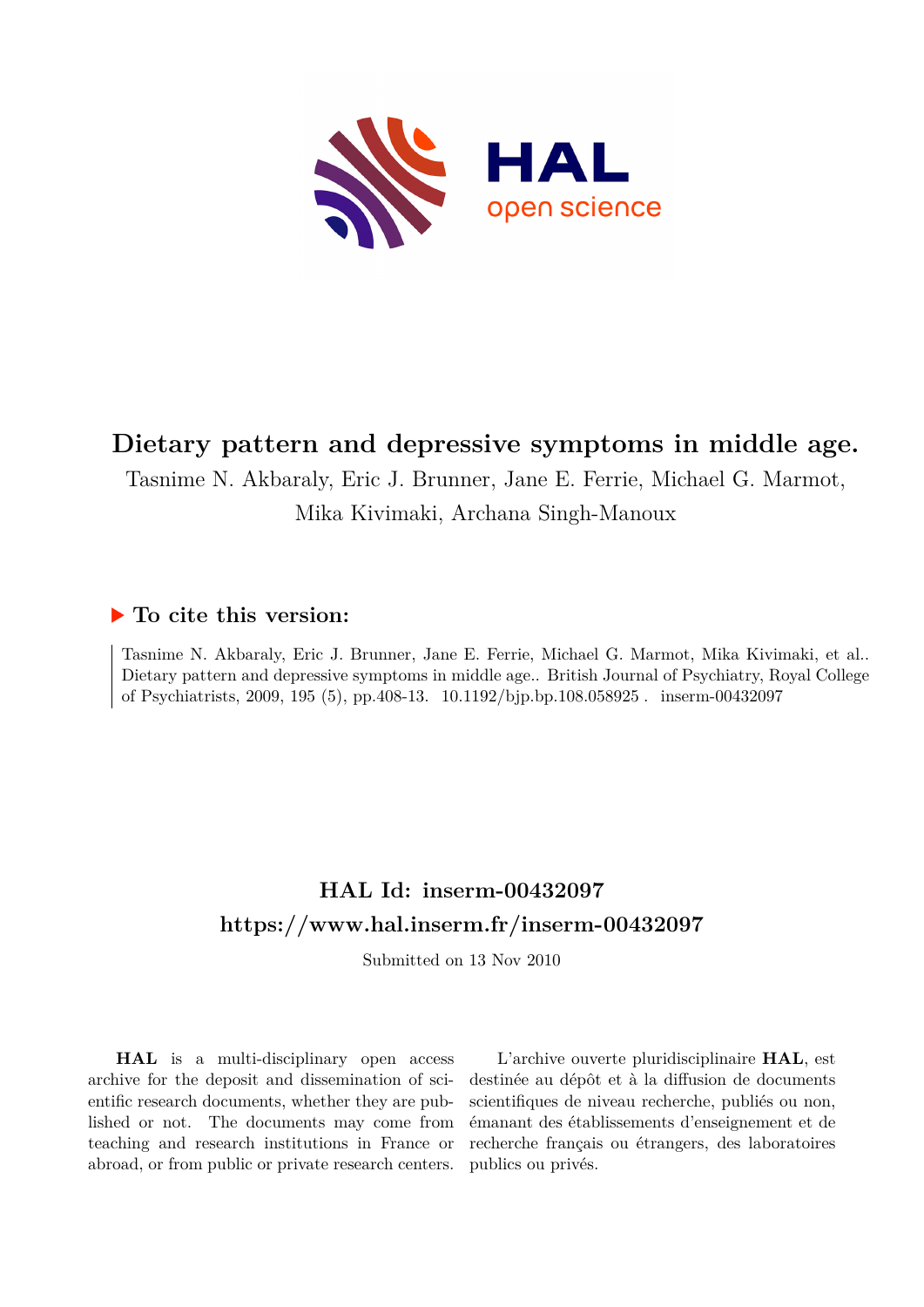## **Dietary pattern and depressive symptoms in middle age: the Whitehall II study**

Tasnime N. Akbaraly; Eric J. Brunner; Jane E. Ferrie; Michael G. Marmot; Mika Kivimaki; Archana Singh-Manoux

Running Title: **Diet and depressive symptoms**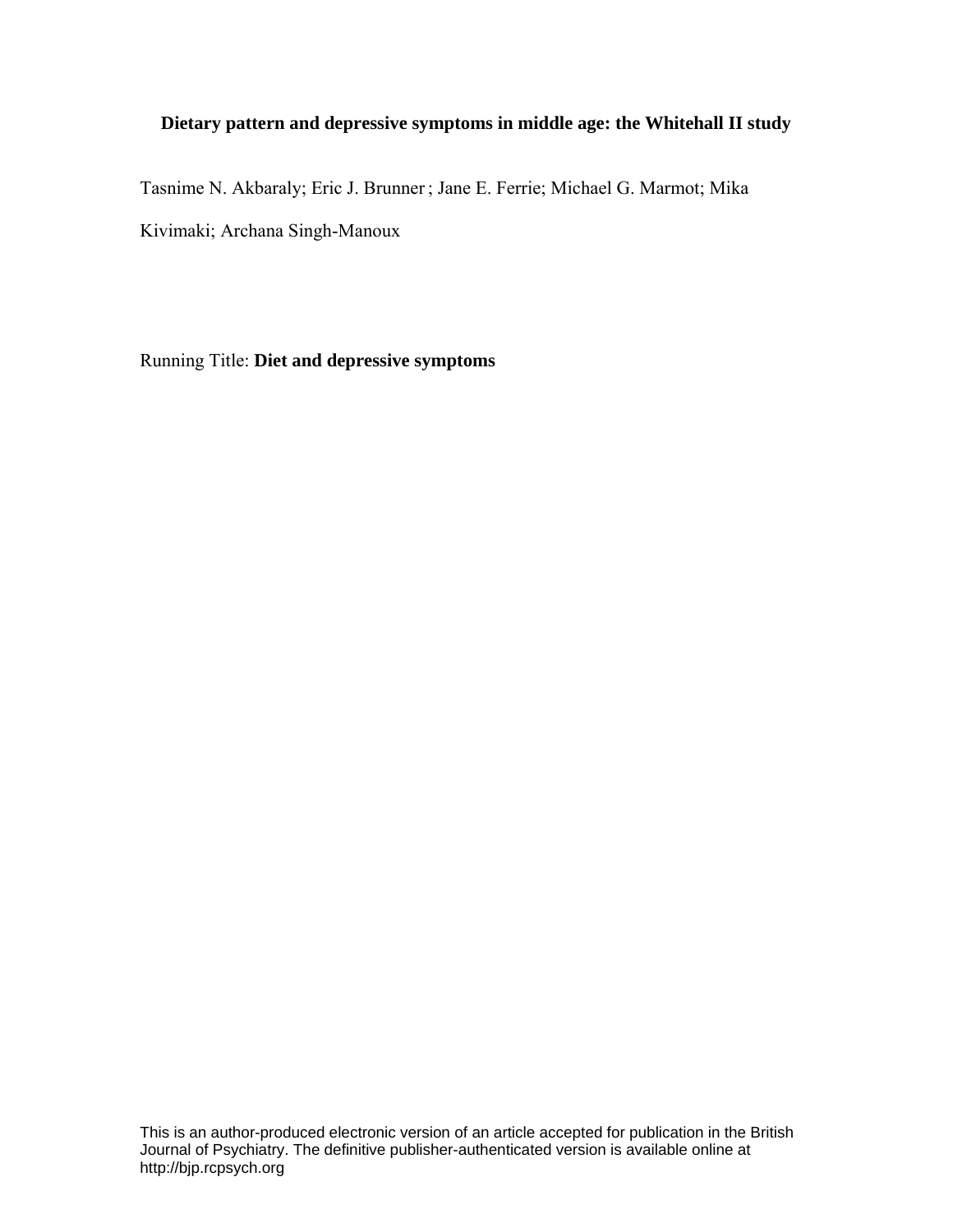#### ABSTRACT

Background**:** Studies on diet and depression have focused primarily on individual nutrients. This paper examines the association between dietary patterns and depression using an overall diet approach.

Method : Analyses were carried on 3486 participants (26.2% women, mean age 55.6 years) from the Whitehall II prospective cohort, in which two dietary patterns were identified: "whole food" (vegetables/fruits/fish) and "processed food" pattern (eg sweetened desserts/fried food/processed meat/refined grains/ high fat dairy products). Self-reported depression was assessed five years later using the CES-D scale.

Results: After adjusting for potential confounders, participants in the highest tertile of the "whole food" pattern had lower odds of CES-D depression [Odds Ratio=0.74 (95%) CI:0.56-0.99)] than those in the lowest tertile. In contrast, high consumption of "processed food" was associated with an increased odds of CES-D depression [Odds Ratio=1.58 (95% CI:1.11-2.23)].

Conclusion: In middle-aged participants, a "processed food" dietary pattern is a risk factor for CES-D depression five years later, while a "whole food" pattern is protective.

Declaration of interest: none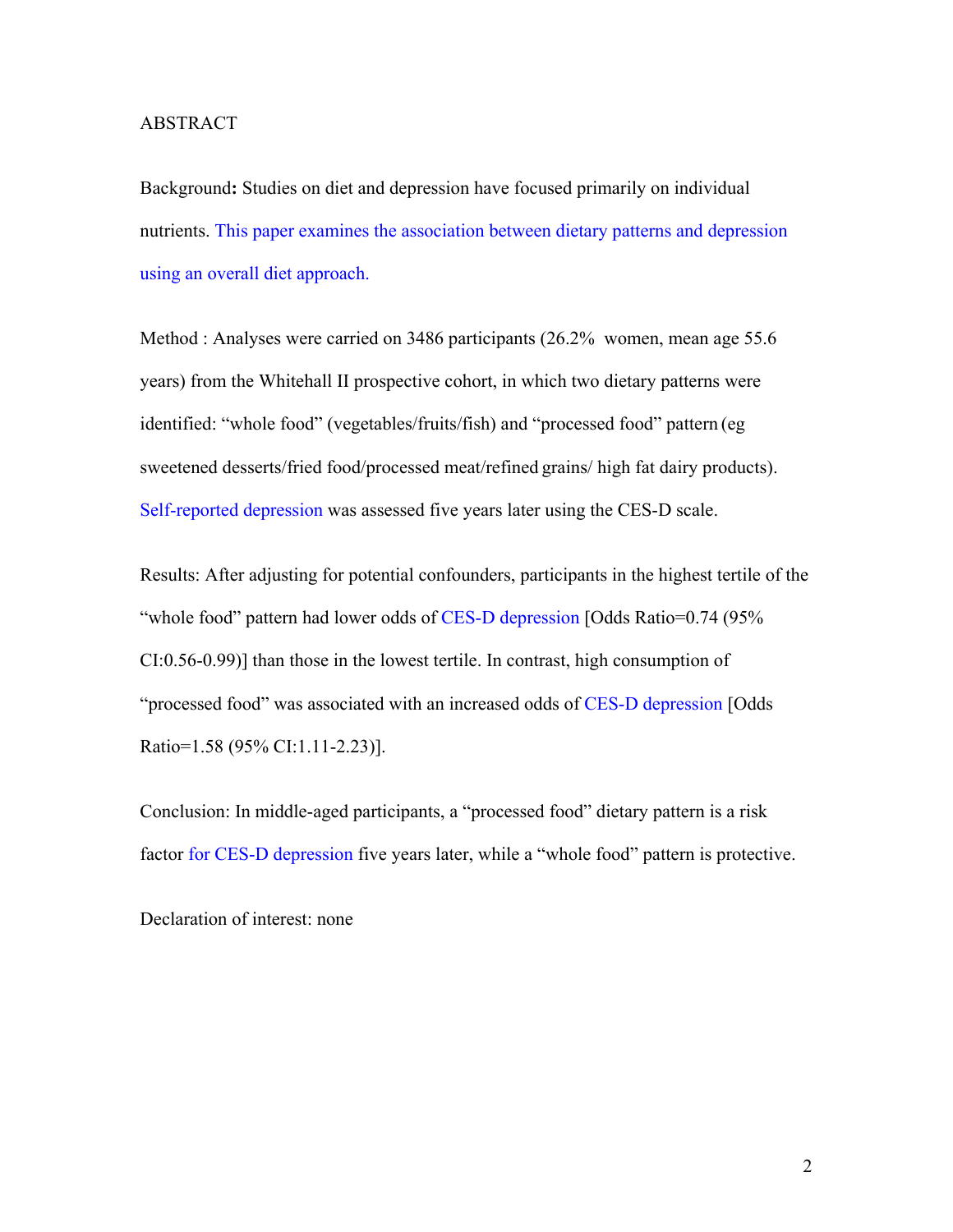Research on the association between diet and depression has focused primarily on nutrients such as fatty acids (1-4) and nutrients involved in the homocysteine pathway, e.g. vitamin B6, B9 and B12 (2, 5-7), but the results have been inconclusive. Recent years have seen a move away from analyzing associations between isolated nutrients and health to consideration of the effects of dietary patterns (8). For example, a meta-analysis published in 2008 showed that a greater adherence to a Mediterranean dietary pattern (high intake of fruits, vegetable, and fish and low intake of meat and dairy product) was associated with a lower incidence of Parkinson's and Alzheimer's disease (9). However, the health outcomes of that meta-analysis did not include depression and, to the best of our knowledge, no previous prospective study has investigated the association between dietary patterns and the occurrence of depressive symptoms. Thus, the objective of this study was to examine the association between dietary patterns derived from a food frequency questionnaire using factor analysis and depression using the CES-D scale in a large British middle aged population, the Whitehall II study. We were able to control for a large range of socio-demographic variables, health behaviors and health parameters including chronic diseases and cognitive functioning.

#### **METHODS**

The target population for the Whitehall II study was all London-based office staff, aged 35–55 years, working in 20 civil service departments (10). Baseline screening (Phase 1) took place during 1985-1988 (N=10,308), and involved a clinical examination and a self-administered questionnaire containing sections on demographic characteristics, health, lifestyle factors, work characteristics, social support and life events. The clinical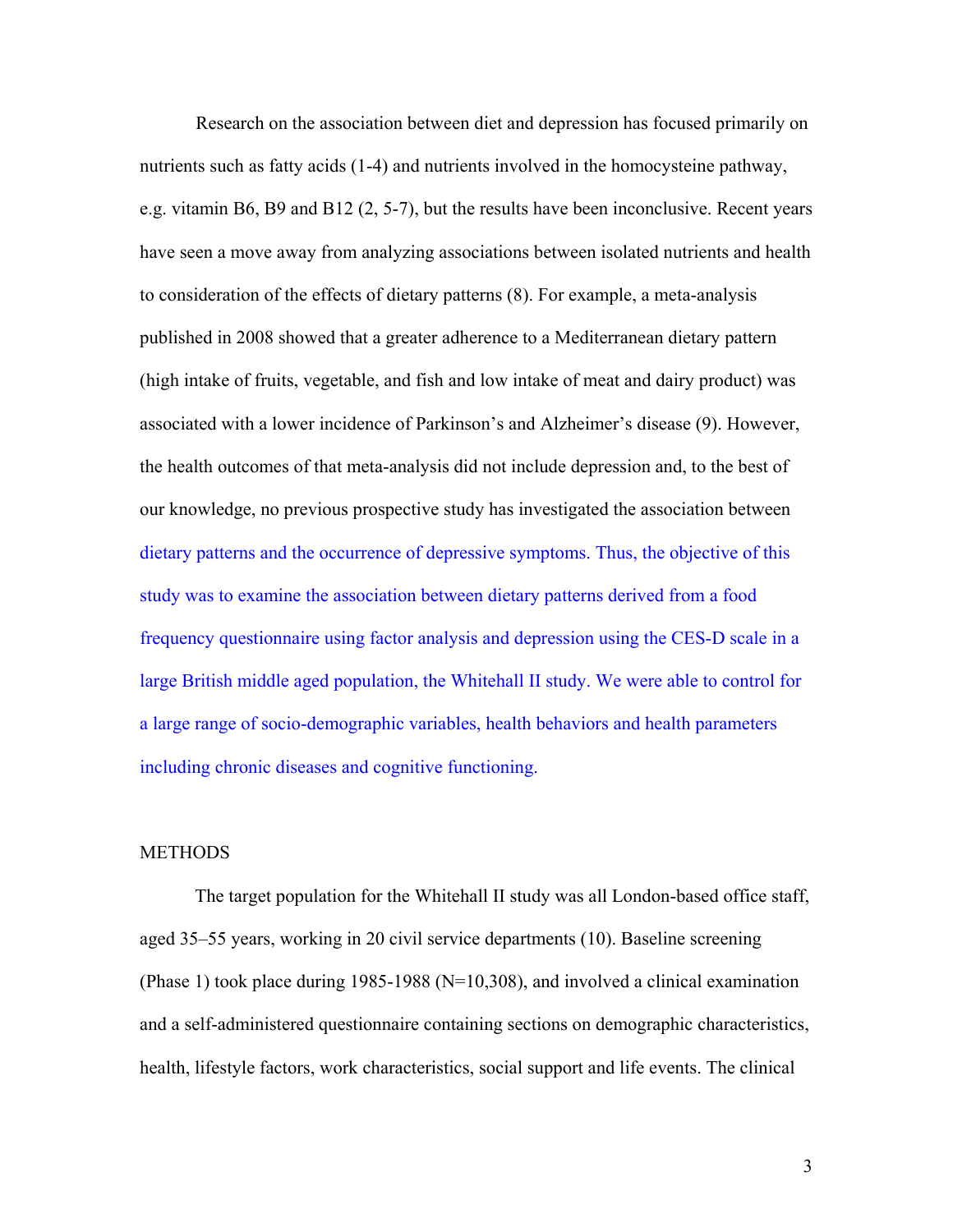examination included measures of blood pressure, anthropometry, biochemical measurements, neuroendocrine function, and subclinical markers of cardiovascular disease. Subsequent phases of data collection have alternated between postal questionnaire alone [Phases 2 (1989-1990), 4 (1995-1996), 6 (2001) and 8 (2006)] and postal questionnaire accompanied by a clinical examination [Phases 3 (1991-1993), 5 (1997-1999) and 7 (2002-2004)]. Analyses reported in this study were restricted to the 3486 white European participants with data on dietary patterns and all covariates at phase 5 and depression at phase 7. Black (n=175) and Asian (n=331) participants were excluded due to differences in eating patterns.

After complete description of the study to the subjects, written informed consent was obtained; the University College London ethics committee approved the study.

#### **Dietary assessment at phase 5 and determination of dietary pattern:**

A machine-readable Food Frequency Questionnaire (11) based on the one used in the US Nurses Health Study (12) was sent to the participants. The food list (127 items) in the FFQ was anglicized, and foods commonly eaten in the UK were added (13). A common unit or portion size for each food was specified, and participants were asked how often, on average, they had consumed that amount of the item during the previous year. Response to all items was on a 9-point scale, ranging from 'never or less than once per month' to 'six or more times per day'. The selected frequency category for each food item was converted to a daily intake.

According to nutrient profile and culinary use of food items, the 127 items of the FFQ were grouped in 37 predefined food groups, (by adding food items within each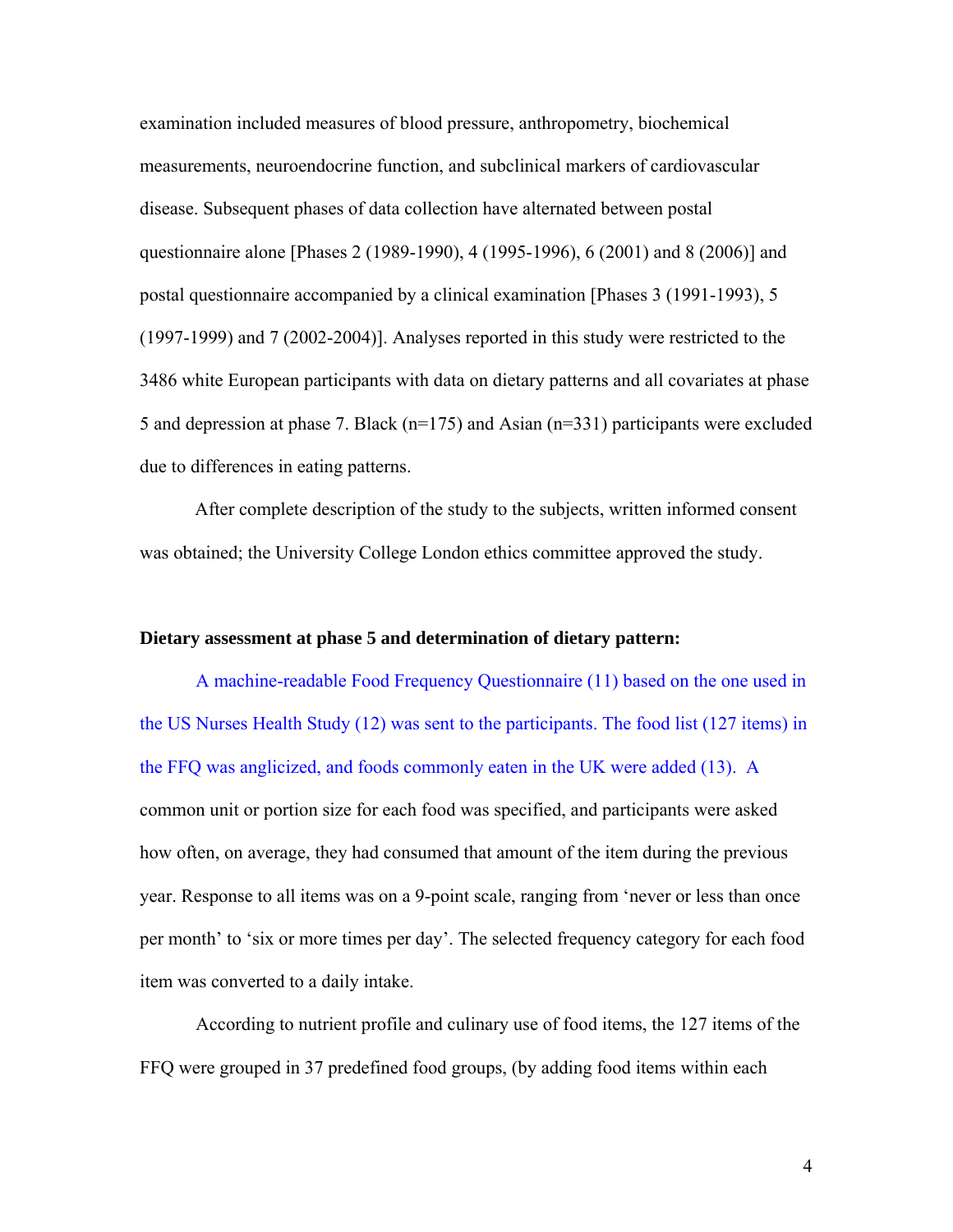group) (Appendix 1) (14). Dietary patterns were identified using principal component analysis of these 37 groups. The factors were rotated by an orthogonal transformation (Varimax rotation function in SAS; SAS Institute, Cary, NC) to achieve a simple structure, allowing greater interpretability. Two dietary patterns were identified using multiple criteria: the diagram of Eigen values, the Scree plot, the interpretability of the factors and the percentage of variance explained by the factors (Appendix 2). The factor score for each pattern was calculated by summing intakes of all food groups weighted by their factor loadings. Factors loadings represent correlation coefficients between the food groups and the dietary pattern. The first pattern was heavily loaded by high intake of vegetables, fruits and fish, labelled the "whole food" pattern. The second pattern, labelled "processed food", was heavily loaded by high consumption of sweetened desserts, chocolates, fried food, processed meat, pies, refined grains, high fat dairy products and condiments. Each participant received a factor score for each identified pattern. Factor analysis does not group individuals into clusters, instead all individuals contribute to both factors and it is the homogeneity between food items that defines the factors. The validity and the reliability of this version of the FFQ in terms of nutrient and food consumption have been documented in detail in our cohort (11) and in other UK cohort (13). To assess the validity of the dietary patterns resulting from this "a posteriori" food grouping, we reran the principal component analyses using the 127 individual food items and the results obtained were similar.

#### **Center for Epidemiologic Studies Depression Scale (CES-D) measured at phase 7**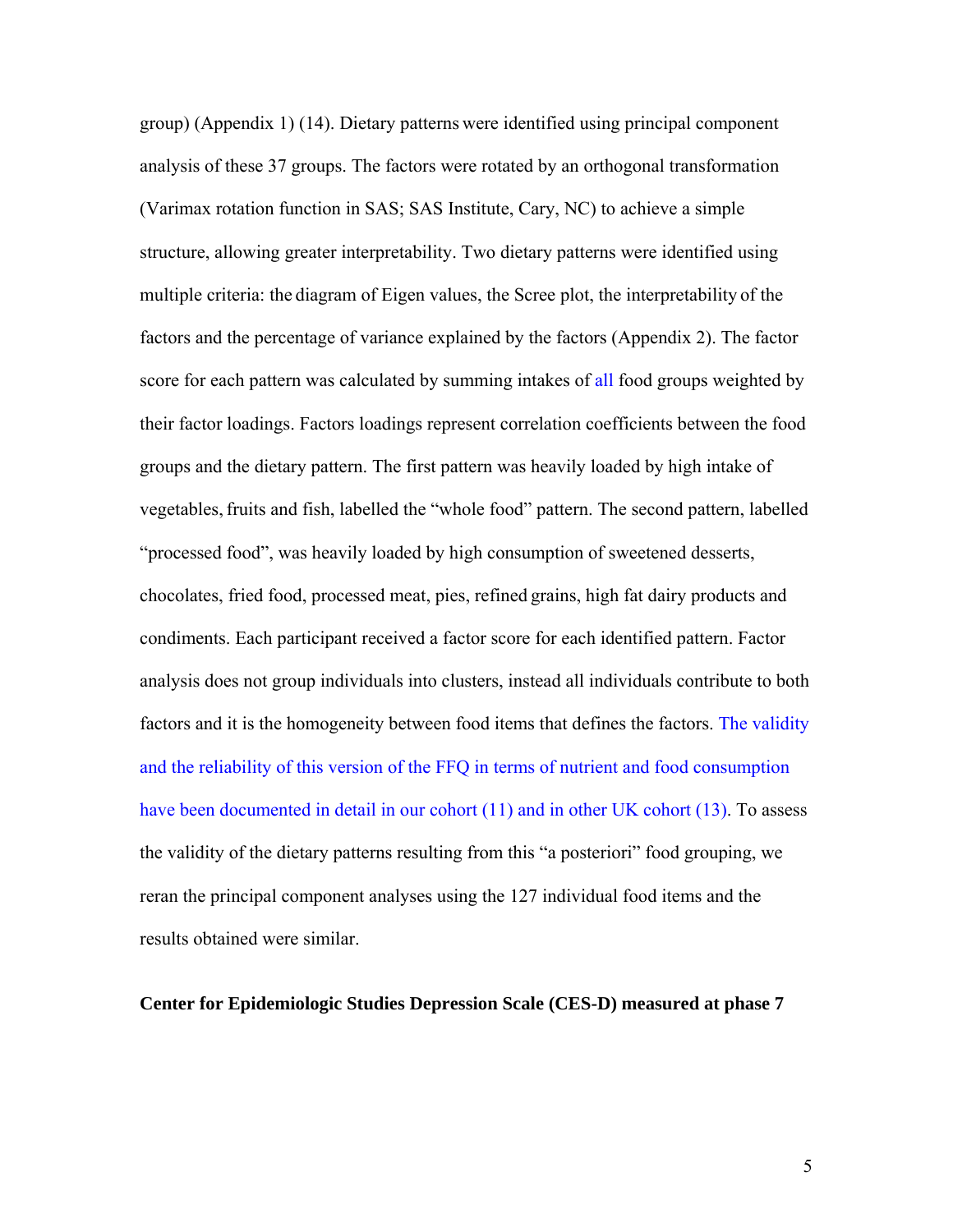The CES-D scale is a short self-report scale designed to measure depressive symptoms in the general population. The 20 items of the scale measure symptoms associated with depression and have been validated against longer scales (15). Participants were asked to score the frequency of occurrence of specific symptoms during the previous week on a four point scale  $(0 =$  "less than one day",  $1 =$  "1-2 days",  $2 =$  "3-4 days" and  $3 =$  "5-7 days"). These were summed to yield a total score between 0 and 60. Participants scoring more than 15 were defined as cases of CES-D depression (15).

#### C**ovariates at phase 5**

Socio-demographic variables consisted of age, gender, marital status, employment grade and education. The British civil service employment grade, defined on the basis of salary, social status and level of responsibility, included 3 levels, with grade 1 representing the highest level and grade 3 the lowest. Highest educational attainment was grouped into five levels (no academic qualification, lower secondary education, higher secondary education, university degree, higher university degree. Health behaviours measured were smoking (non smoker, former, current smoker) and physical activity converted to metabolic equivalent (MET)-scores (16) and categorized as "mildly energetic" (MET values below 3), "moderately energetic" (MET values ranging from 3 to 6 ) and "vigorous" ( MET values of 6 or above) physical activity. Health status was ascertained using a number of measures: prevalence of Coronary Heart Disease (CHD), based on clinically verified events, included non fatal myocardial infarction and definite angina; self-reported stroke or transient ischemic attack; diabetes (diagnosed according to the WHO definition); hypertension (systolic or diastolic blood pressure  $\geq 140$  or  $\geq 90$  mm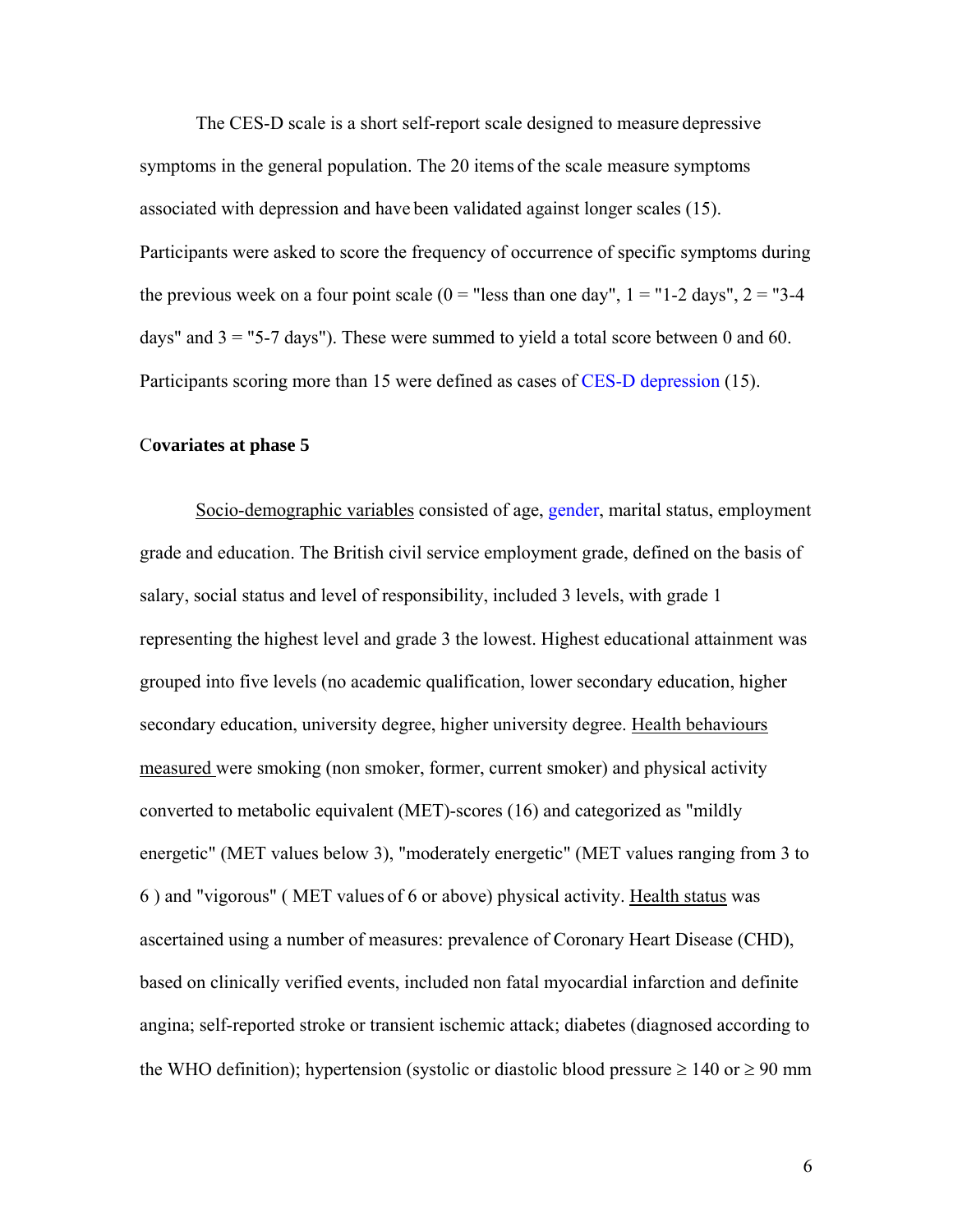Hg respectively or use of hypertensive drugs); use of antidepressants; and cognitive functioning assessed by the Alice Heim (AH) 4-I, composed of a series of 65 verbal and mathematical reasoning items of increasing difficulty. Low cognitive score was defined as performances in the lowest quintile. For sensitivity analyses, we used the General Health Questionnaire (GHQ) (17), assessed both at phase 3 and phase 5 of the study which captured common mental disorders and included the 4-item depression subscale. All items were scored from 0 to 3 and then summed, cut-off points of 4 out of 12 were used to identify depression cases.

#### **Statistical analysis**

 Neither natural thresholds nor clinically based thresholds are defined for the factor score measures of the two dietary patterns. We divided both scores into thirds based on their distribution in order to allow a robust estimation of self-reported depression across levels of dietary patterns that was not be driven by extreme values. Logistic regression was used to model the association between the tertiles of the two dietary patterns and CES-D depression. In the first model (M1), the analyses were adjusted for age, gender and energy intake; in the second model (M2) they were also adjusted for employment grade, educational level, marital status, smoking and physical activity. In the final model (M3), the analyses were further adjusted for health measures. Interactions between each dietary pattern and the covariates were tested and were found not to be statistically significant. To examine whether the association between dietary pattern and CES-D depression was robust, we ran two sensitivity analyses, the first adjusting for additional covariates, such as dyslipidemia (LDL cholesterol  $\geq 4.1$  mmol/L or use of lipid-lowering drugs) and BMI (calculated from measured high and weight,  $\text{kg/m}^2$ ) in a sub sample for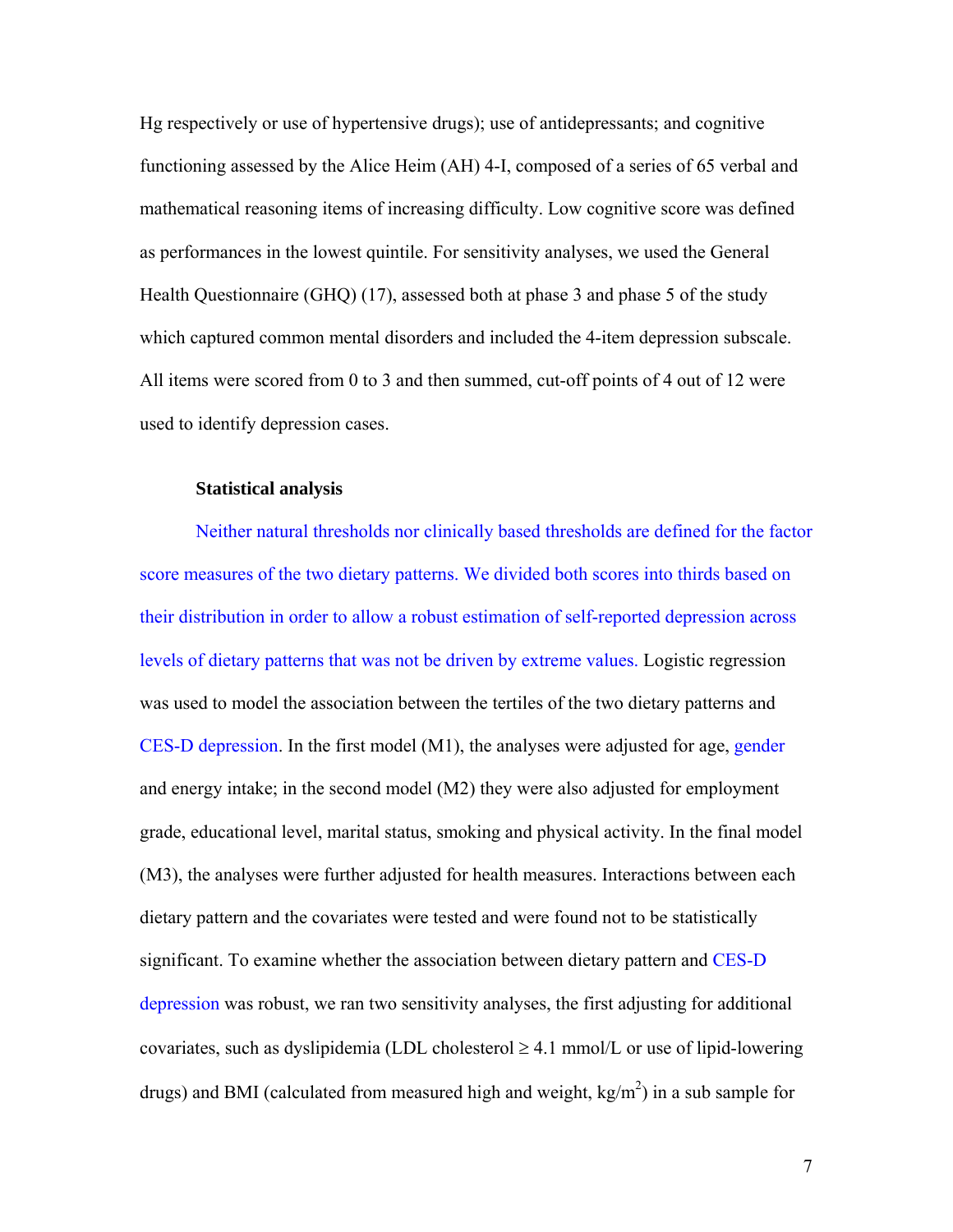whom these data were available and the second excluding individuals on anti-depressive treatment or who had GHQ-depression at phase 5. All analyses were conducted using the SAS software, version 9 (SAS Institute).

#### RESULTS

Compared to the 6943 individuals still alive at Phase 7, the 3486 participants included in the analyses were more likely to be men (73.8% vs. 66.7%), and less likely to be in the low occupational grade (8.3% vs. 18.0%) or have no academic qualification (8.0% vs. 10.0%). 5990 individuals had a CES-D assessment at phase 7, compared to those excluded from the present analyses, the prevalence of CES-D depression was lower in our study sample (11.9% vs. 19.2%). Concerning dietary habits, participants included in analyses were more likely to be in the highest tertile of both "whole food" and "processed food" dietary patterns. At phase 7, 416 participants were defined as CES-D cases (score>15). Characteristics of the participants as a function of the presence of CES-D depression are presented in Table 1.

#### *Please insert Table 1 here*

Factors associated with tertiles of the two dietary patterns, "whole food" and "processed food" at phase 5 are shown in Table 2.

*Please insert Table 2 here*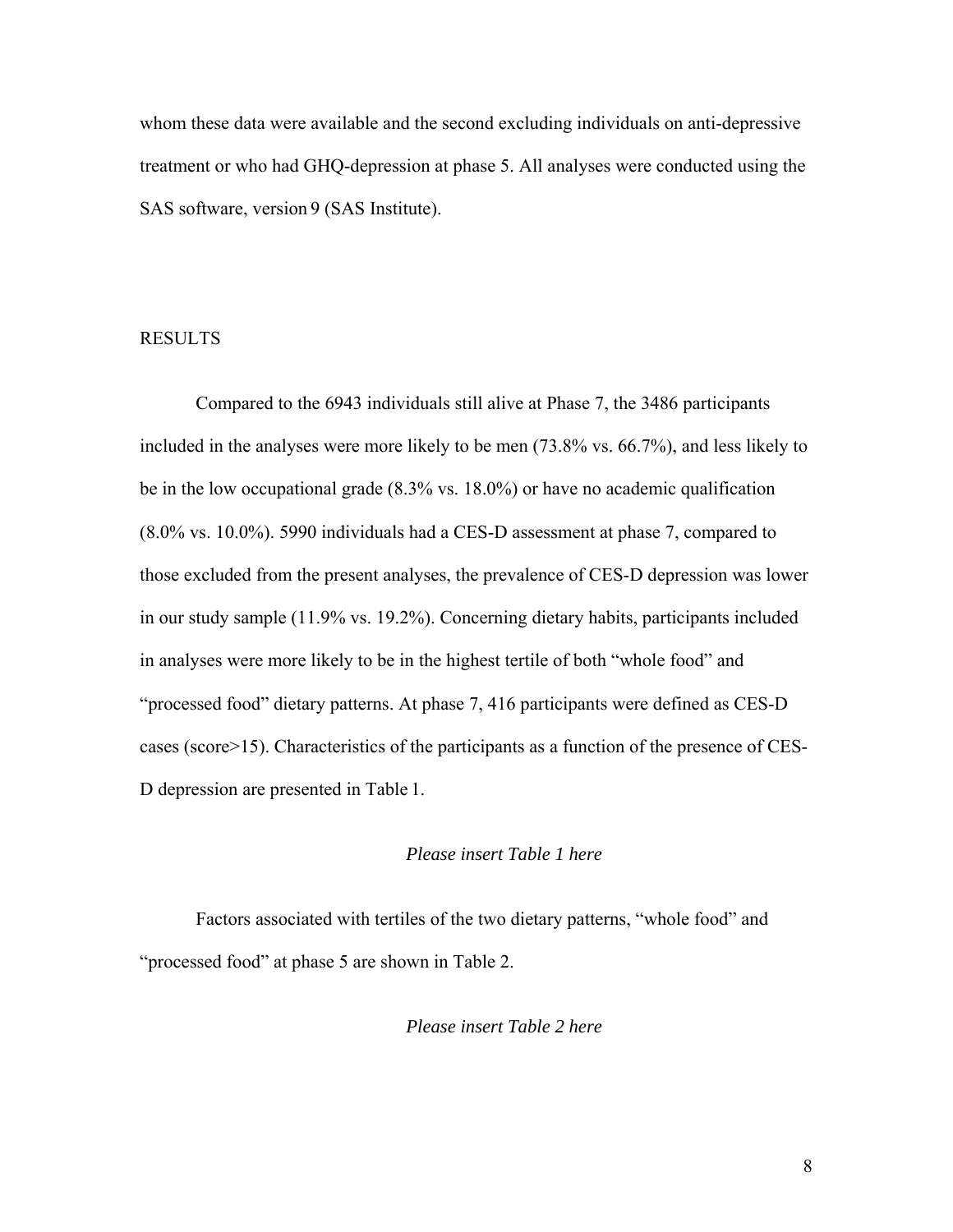Table 3 shows the association between the two dietary pattern scores categorised in tertiles at phase 5 and CES-D depression at phase 7. Participants with the highest intake of "whole food" were less likely to report CES-D depression (Odds Radio (OR) = 0.64 95% Confidence Interval (CI) =  $0.49$ -0.83 after adjusting for age, gender and energy intake, Model 1). This association was not much attenuated after adjustment for all covariates,  $OR = 0.74$ , 95% CI: 0.56-0.99, Model 3 in the upper panel). By contrast, in the fully adjusted analyses (M3) participants with a high intake of "processed food" had higher odds of CES-D depression compared to those with the lowest intake  $(OR = 1.58,$ 95% CI: 1.11-2.23, Model 3 in the lower panel).

#### *Please insert Table 3 here*

#### Sensitivity analyses

Additional analyses were undertaken on a subsample with data on BMI and dyslipidemia (n=2702) at phase 5. Among them, 323 participants had CES-D depression at phase 7. High "whole food" intake at phase 5 remained associated with lower odds of subsequent CES-D depression at phase 7 (OR= 0.75, 95% CI: 0.54-1.03) while participants with high "processed food" scores had higher odds of CES-D depression (OR= 1.76, 95% CI: 1.19-2.62) after adjustment for all potential confounders, including BMI and dyslipidemia.

In an attempt to elucidate whether the association shown in table 3 was due to an effect of diet on depression and not the reverse, the analysis was repeated after excluding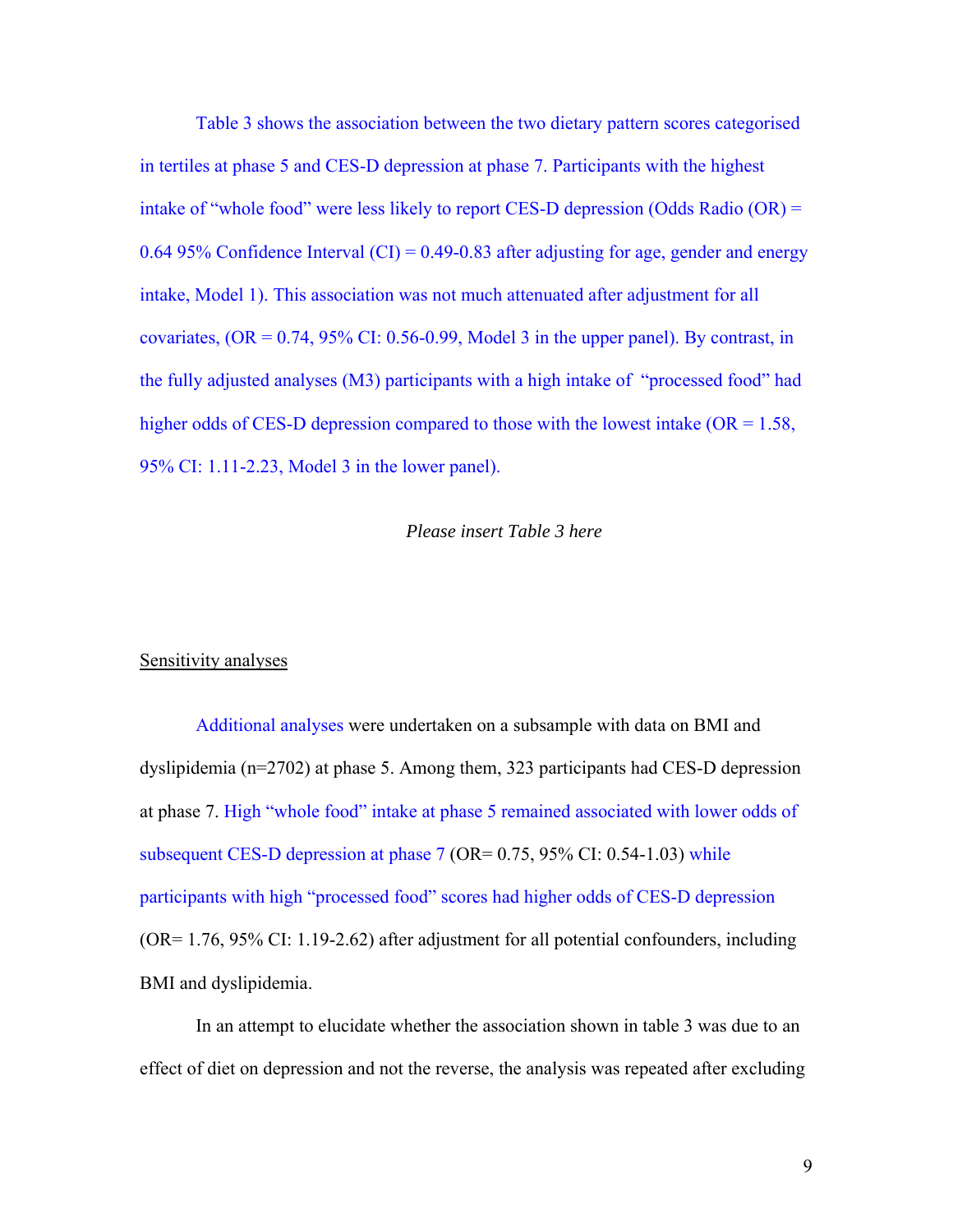the 427 participants who identified themselves as depressive at phase 5. As CES-D scale was unavailable at Phase 5,self-reported depression identified based on a score greater than or equal to 4 in the GHQ depression subscale (n=374) or reported antidepressant treatment (n=81). As can be seen in Table 4, among the remaining 3059 individuals of whom 265 had CES-D depression at phase 7 the results are comparable to those reported in table 3, reinforcing our original observation that poor diet is a risk factor for selfreported depression.

A further test of the reverse causality hypothesis examined GHQ depression at phase 3 (n=397) as a predictor of dietary pattern at phase 5. We found no evidence  $(p=0.24$  for the "whole food" pattern and  $p=0.92$  for the "processed food" pattern) to suggest that dietary patterns at phase 5 were worse among those participants who were GHQ depression cases at phase 3.

#### *Please insert Table 4 here*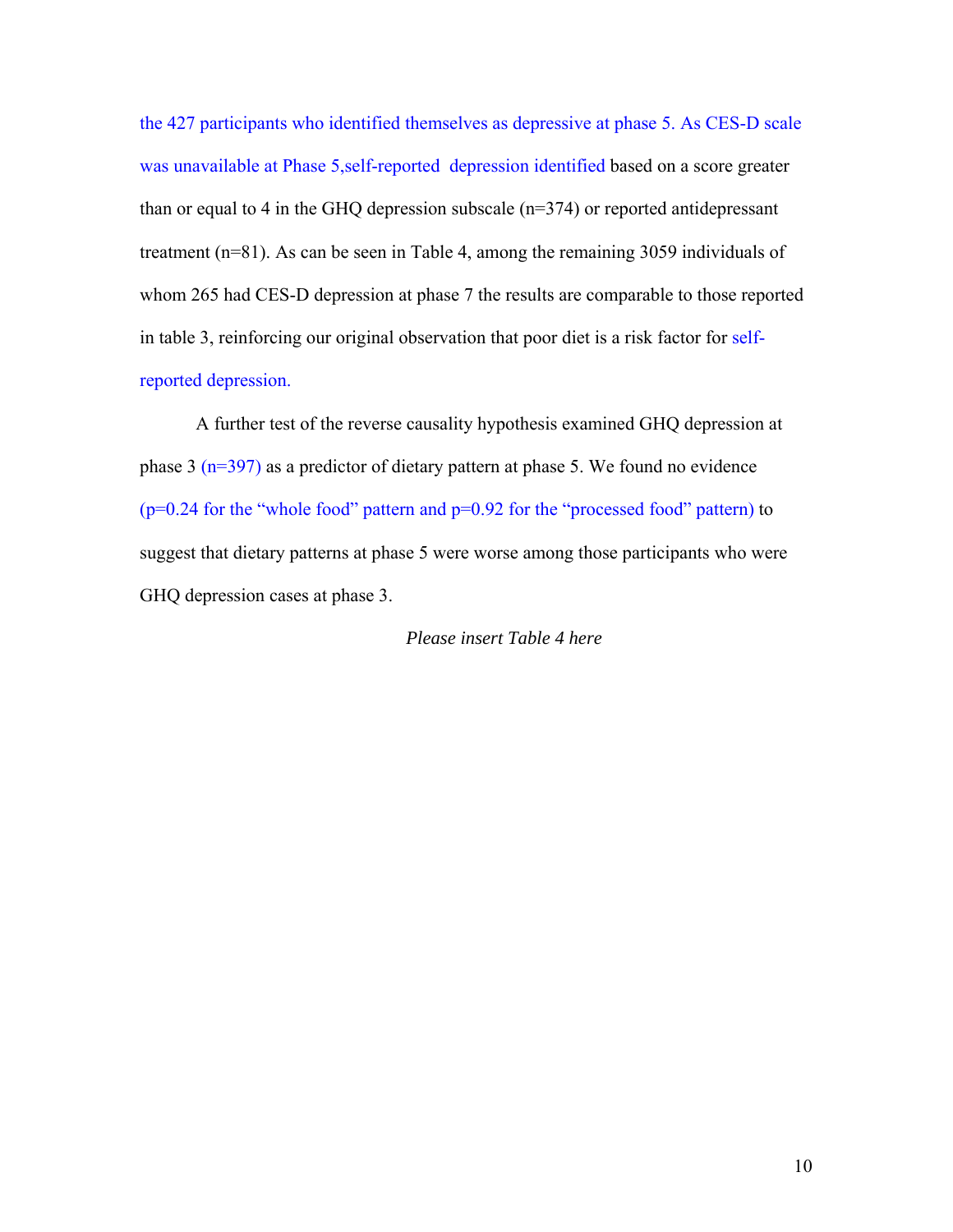#### **DISCUSSION**

We examined associations between two distinct dietary patterns, "whole food" (rich in fruit, vegetables and fish) and "processed food" (rich in processed meat, chocolates, sweet desserts, fried food, refined cereals and high fat dairy products) and CES-D depression 5 years later in a middle aged population. The "whole food" pattern was associated with lower odds of subsequent CES-D depression and the "processed food" pattern with higher odds of CES-D depression. These associations were robust to adjustments for a range of health parameters and behavioural factors.

 Previously, dietary patterns have been investigated in relation to many health outcomes. However, the research on depression has mostly focused on the risk for depression associated with single nutrients. Our results suggest a protective effect of an overall diet rich in fruits, vegetables and fish while an overall diet rich in processed meat, chocolates, sweetened desserts, fried food, refined cereals and high fat dairy products seemed to be deleterious for depression. These findings are in line with a recent metaanalysis showing that adherence to a diet characterized by a high intake of fruits, vegetable, and fish and low intake of meat and dairy product (Mediterranean diet) was associated with lower overall mortality, mortality from cancer and cardiovascular diseases and lower incidence of neurodegenerative diseases (9).

There are several plausible mechanisms underlying the association we observed between the "whole food" pattern and self reported depression. The high amount of antioxidants in fruits and vegetables (18) could be protective as some studies have shown higher antioxidant levels to be associated with lower depression risk (19). The potential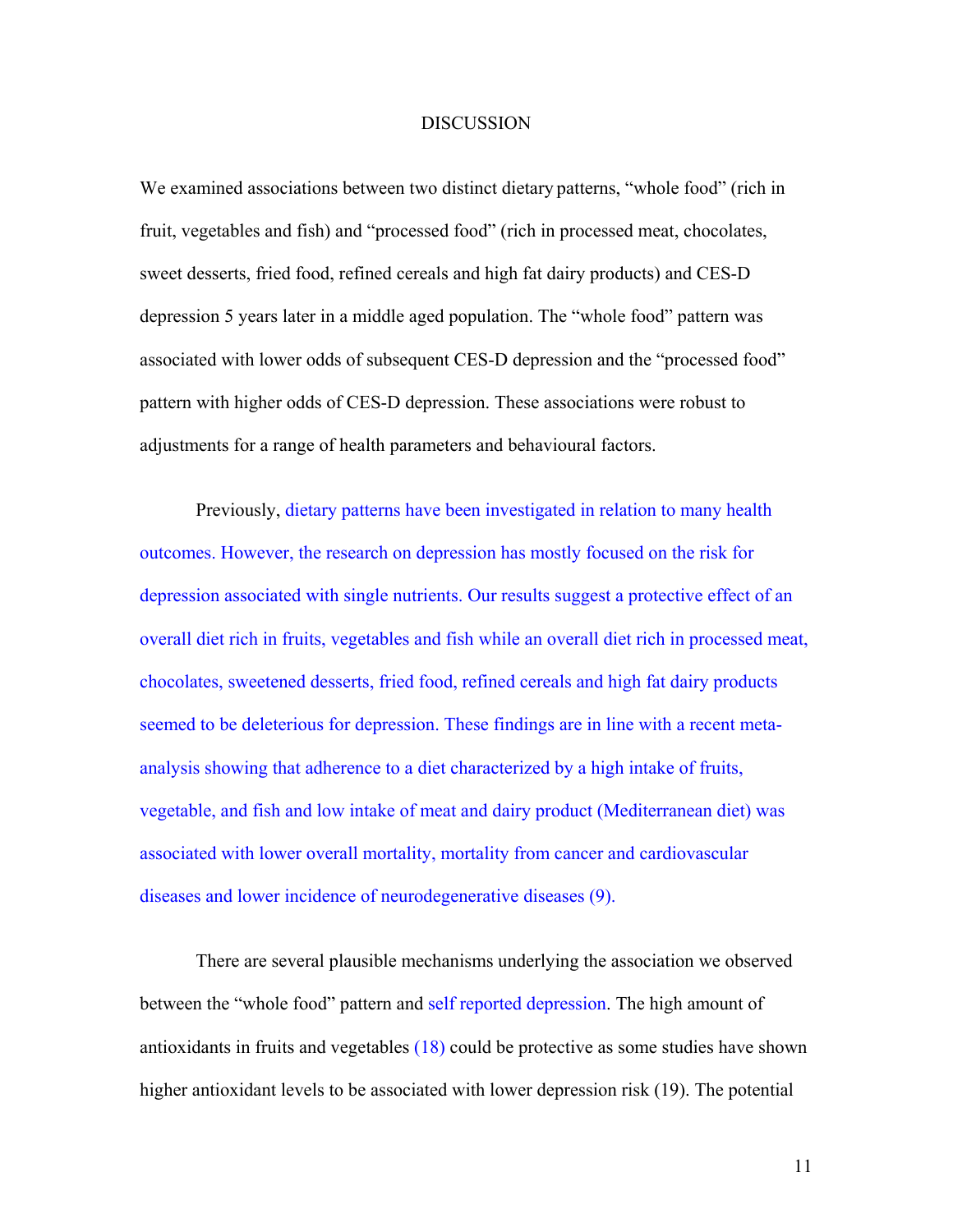protective effect of the "whole food" diet could also come from the folate, found in large amounts in some cruciferous vegetables (broccoli, cabbage, Brussels sprouts), leafy vegetables (spinach), other green vegetables (asparagus, avocado) and dried legume (lentil, chick pea) (20). It has been suggested that low levels of folate might increase the risk of depression and result in reduced availability of S-adenosylmethionine, a universal methyl donor, which can result in impaired formation of myelin, neurotransmitters and membrane phospholipids (21). In line with this a large study on Finnish middle aged men found an increased risk of depression (7) in participants with lower dietary intake of folate. However, some studies have found no association between folate levels and depression in elderly populations (6). A further plausible mechanism involves fish consumption. The "whole food" dietary pattern include a high intake of fish and there is evidence suggesting an association between high fish consumption and low incidence of depression (22). This protective effect of fish consumption has been traditionally attributed to its high long chain omega 3 poly-unsaturated fatty acids content (23). These are a major component of neuron membranes and have vascular and anti-inflammatory properties. Evidence of this association has come from observational studies that have shown an inverse association between n-3 fatty acid levels measured in blood or estimated from intake and depression (3, 4). Finally, it is also possible that the protective effect of diet on depression comes from the cumulative and synergic effect of nutrients from different sources of foods rather than from the effect of one isolated nutrient.

The deleterious effect of "processed food" on self reported depression is a novel finding. The "processed food" diet in our study was composed of sweet desserts, fried food, processed food, refined grain products, high fat dairy products and pies. A previous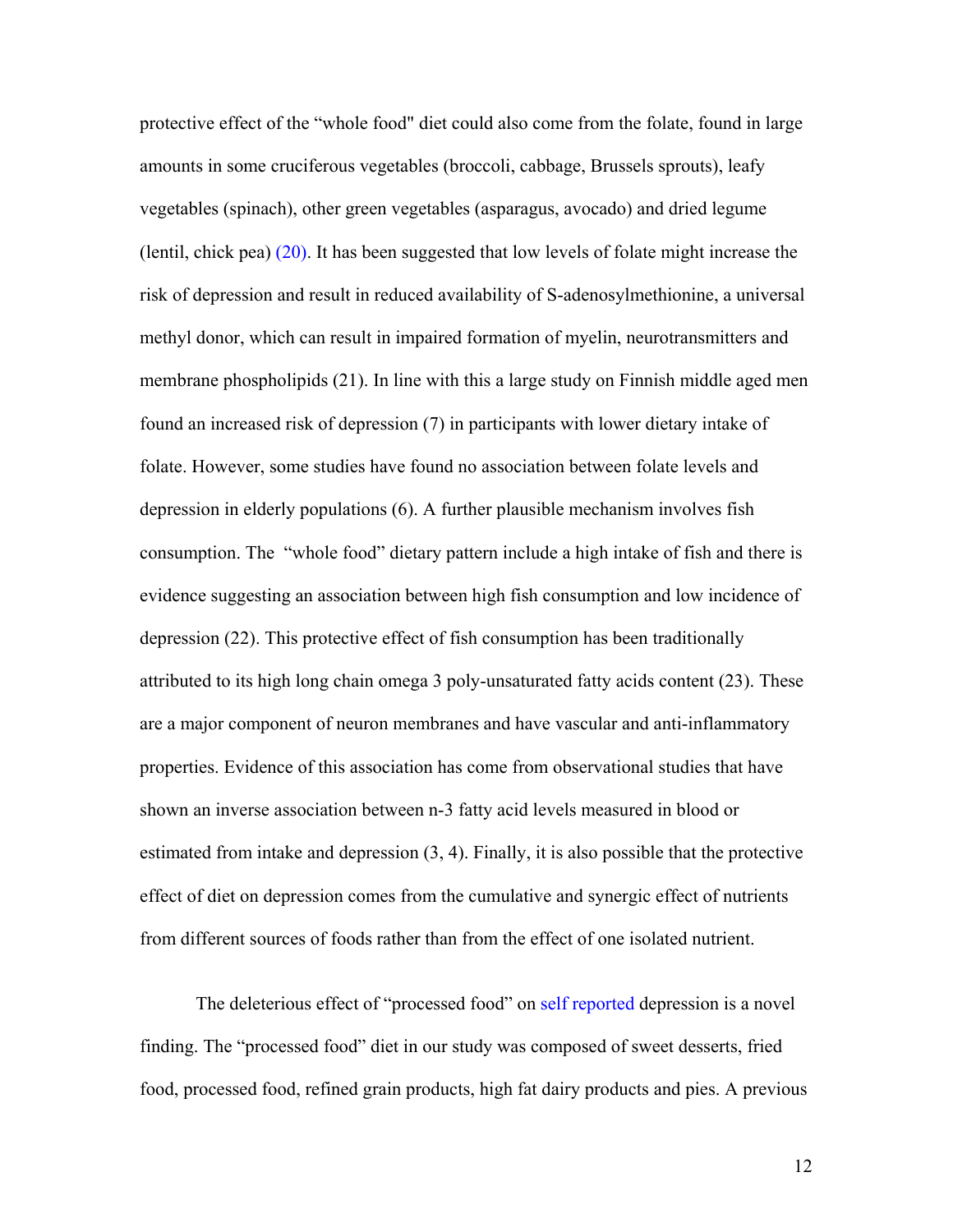cross sectional study has shown a correlation between sugar consumption and the annual rate of depression in 6 countries (24). Furthermore the "processed food" diet is very close to the "Western" pattern defined in the American population (8) which has been shown to be associated with higher risk of CHD (8) and inflammation (25). Several lines of investigation have suggested that CHD (26) and inflammation (27) are involved in the pathogenesis of depression. However, further studies are needed to better understand the association between "processed food" intake, the inflammation process and depression.

There are several limitations to the present study. First, reverse causation with depression affecting the dietary pattern rather than the other way around remains an alternative interpretation to the observed associations. To test this issue, we undertook sensitivity analyses and found no significant association between previous reports of depression (phase 3, 1991-93), using the GHQ depression subscale, and dietary patterns assessed 6 year later. This suggests that depression did not predict dietary behaviour in our study. Furthermore, we also showed that our main finding - the association between dietary patterns (phase 5, 1997-99) and CES-D depression at phase 7 (2002-04) - remains significant after excluding participants who reported depression at phase 5, assessed using the GHQ depression subscale and report of antidepressant treatment. We were not able to use the CES-D to exclude prior depression as it was only introduced at phase 7 of the study. Even if the use of different tools to assess self reported depression may decrease sensitivity of these analyses, results using the GHQ to exclude participants with prior depression show that the estimates of the association between dietary patterns and subsequent CES-D depression were similar to those reported in this paper. Thus, reverse causation seems an unlikely explanation for our findings.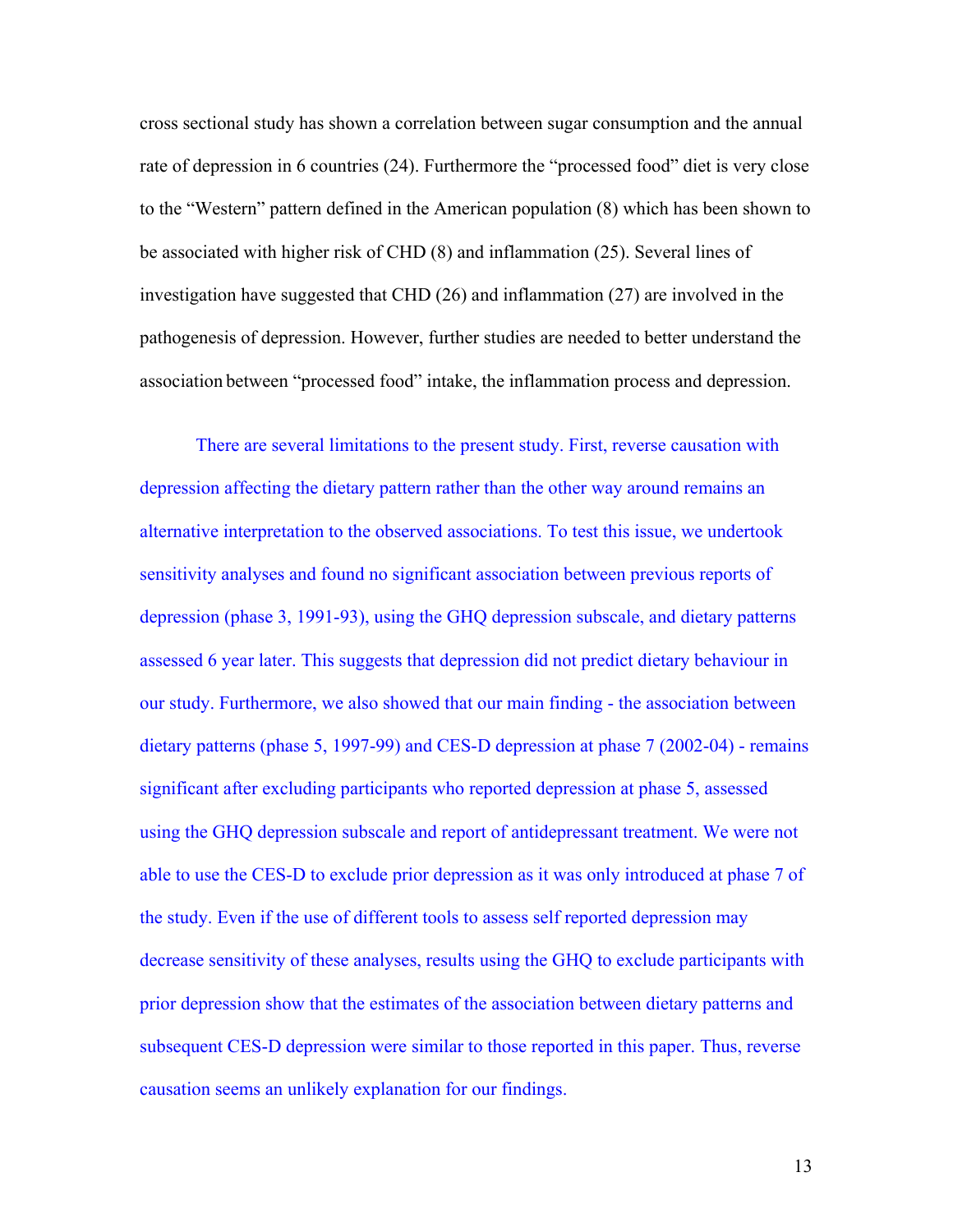Second, some bias due to selective retention of participants is possible as we found socio-economic position, depression and dietary patterns to be associated with the likelihood of being included in the analyses. If anything, this could contribute to an overestimation of the association between a "whole food" pattern and self reported depression on account of the over-representation of individuals who are not depressed and follow a health conscious diet.

Third, a further limit of the study is the use of a semi-quantitative food questionnaire that only covers specific foods and is recognized to be less precise than dietary assessment by diary questionnaire. However, we have shown previously in this study population that nutrient intake estimated by the FFQ method is well correlated with biomarker levels and with intake estimates from the generally more accurate 7 day-diary (11). The factor analyses approach used to identify these patterns involves several arbitrary decisions such as the consolidation of food items into food groups: the number of factors extracted the methods of rotation and the labelling of the factors. However, the two major eating patterns identified – the "whole food" the "processed food " diet were similar to the "prudent" and "Western" patterns determined in large American prospective cohorts (8).

Fourth, the Whitehall II study participants are mainly office-based civil servants, not fully representative of the British population, and analyses were restricted to "white" participants which may limit the generalizability of the findings.

Finally, we cannot exclude the possibility of residual confounding in the analysis due to unmeasured or imprecisely measures factors. It is possible, for example, that a healthy diet is only one component of an overall healthy lifestyle which affords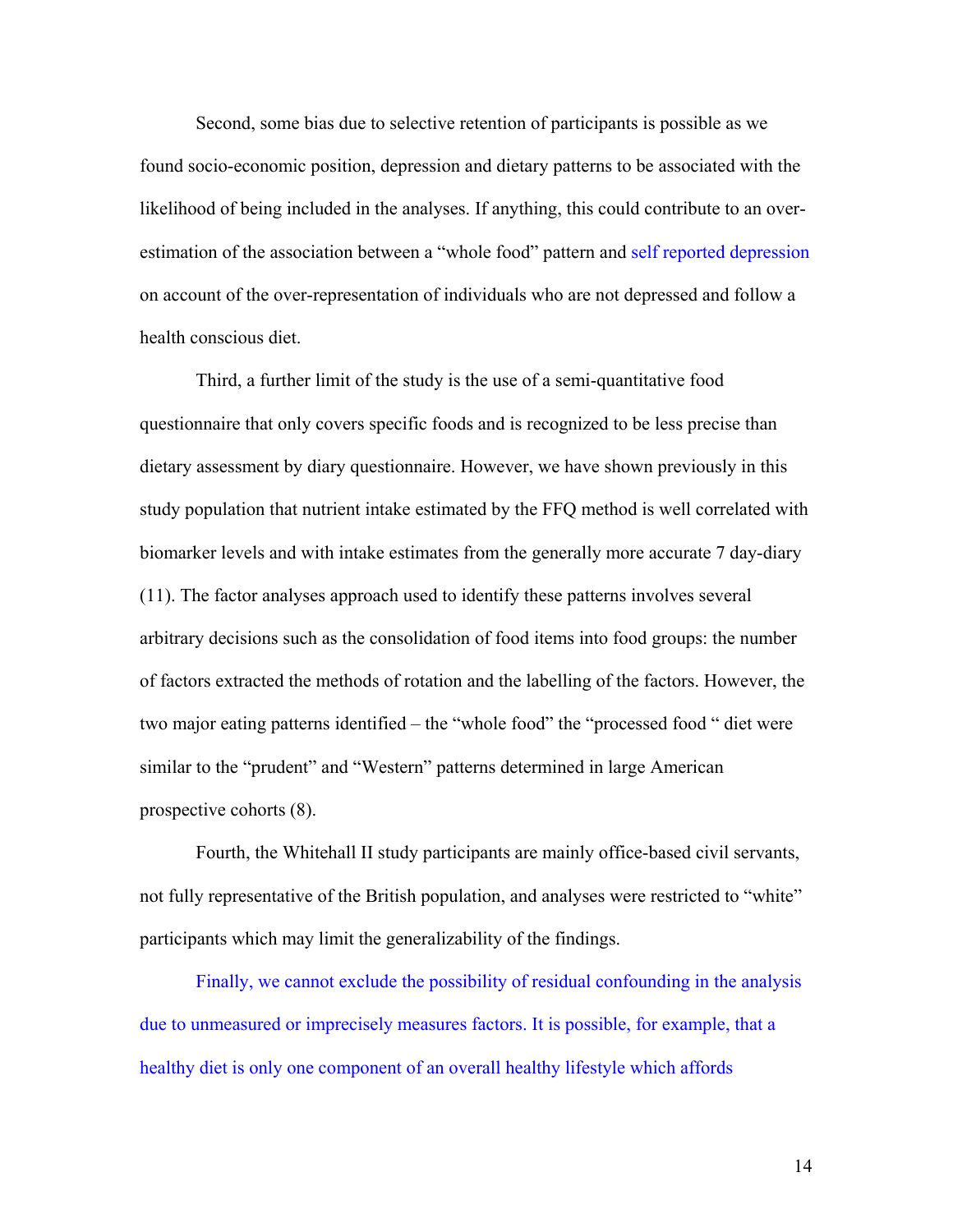protection against depression. However, the effects of dietary patterns on depressive symptoms did not substantially attenuate after adjustment for other indicators of a healthy lifestyle, such as smoking, physical activity and body mass, and a range of other potential confounders. This provides evidence against the interpretation that we have found a spurious association which is simply a by-product of an overall healthy lifestyle.

Despite these limitations, our study is unique in expanding the focus in this field of research from single nutrients and single foods to overall diet patterns. Our study provides evidence of a robust association between two dietary patterns - the "whole food and the "processed food" patterns - and depressive symptoms in a large prospective Caucasian middle aged British cohort. The results suggest that fruits, vegetables and fish consumption afford protection against the onset of depressive symptoms five years later, while a diet rich in processed meat, chocolates, sweet desserts, fried food, refined cereals and high fat dairy products increased vulnerability. These findings suggest that existing healthy eating policies will generate additional benefits to health and well-being, and that diet should be considered as a potential target for the prevention of depressive disorders.

 $\bf{T}$ asnime N. Akbaraly $^{1,2}$ ; Eric J. Brunner $^1$ ; Jane E. Ferrie  $^1$ ; Michael G. Marmot  $^1$ ; **Mika Kivimaki**<sup>1</sup> **; Archana Singh-Manoux**1, 3, 4

<sup>1</sup> Department of Epidemiology and Public Health, University College London, WC1E 6BT, UK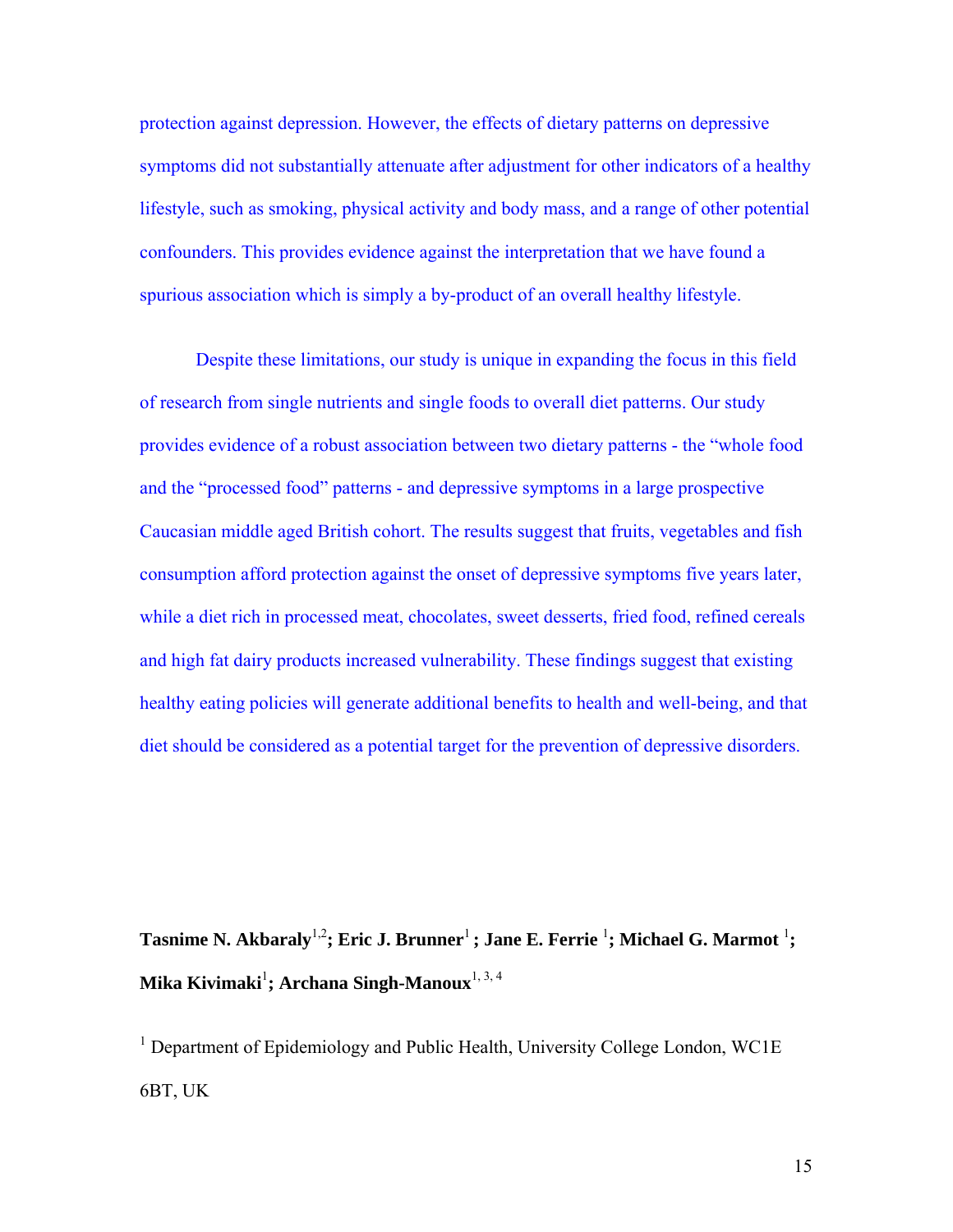2 INSERM U888, F-34000 Montpellier, France. - University Montpellier 1, France <sup>3</sup> INSERM U687-IFR69, France

4 Centre de Gérontologie, Hôpital Ste Périne, AP-HP, Paris, France

### **Acknowledgment**

We thank all of the participating civil service departments and their welfare, personnel, and establishment officers; the British Occupational Health and Safety Agency; the British Council of Civil Service Unions; all participating civil servants in the Whitehall II study; and all members of the Whitehall II study team.

## Contribution of each author

Conception and design of the study: EJB, AS-M, JEF, MGM & MK Conducting of analysis interpretation of data: TNA Drafting the article or revising it critically for important intellectual content: TNA, EJB, AS-M, JEF, MGM & MK

Final approval of the version to be published: TNA, EJB, AS-M, JEF, MGM & MK

Financial support: TNA is sponsored by the Academy of Finland (projects n° 117604,124 322). AS-M is supported by a "European Young Investigator Award" from the European Science Foundation. MM is supported by an MRC research professorship. J.E.F. is supported by the Medical Research Council (Grant number G8802774) and M.K. is supported by the Academy of Finland. The Whitehall II study has been supported by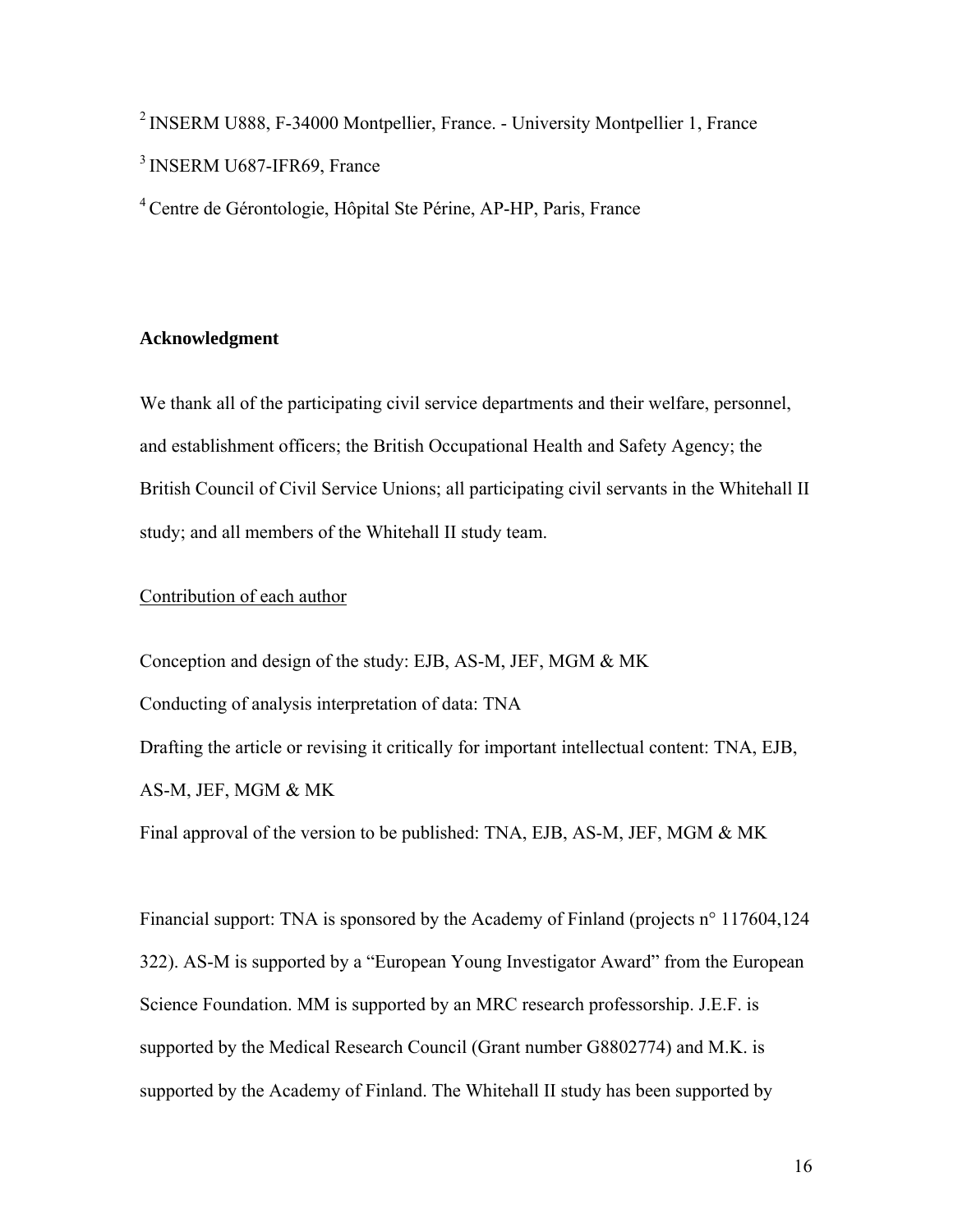grants from the British Medical Research Council (MRC); the British Heart Foundation; the British Health and Safety Executive; the British Department of Health; the National Heart, Lung, and Blood Institute (grant HL36310); the National Institute on Aging (grant AG13196); the Agency for Health Care Policy and Research (grant HS06516); and the John D. and Catherine T. MacArthur Foundation Research Networks on Successful Midlife Development and Socioeconomic Status and Health. The sponsors did not participate in the design and conduct of the study; collection, management, analysis, and interpretation of the data; or preparation, review, or approval of the manuscript.

### **References**

- 1. Lin PY, Su KP. A meta-analytic review of double-blind, placebo-controlled trials of antidepressant efficacy of omega-3 fatty acids. J Clin Psychiatry 2007;68(7):1056-61.
- 2. Murakami K, Mizoue T, Sasaki S, Ohta M, Sato M, Matsushita Y, et al. Dietary intake of folate, other B vitamins, and omega-3 polyunsaturated fatty acids in relation to depressive symptoms in Japanese adults. Nutrition 2008;24(2):140-7.
- 3. Sanchez-Villegas A, Henriquez P, Figueiras A, Ortuno F, Lahortiga F, Martinez-Gonzalez MA. Long chain omega-3 fatty acids intake, fish consumption and mental disorders in the SUN cohort study. Eur J Nutr 2007;46(6):337-46.
- 4. Tiemeier H, van Tuijl HR, Hofman A, Kiliaan AJ, Breteler MM. Plasma fatty acid composition and depression are associated in the elderly: the Rotterdam Study. Am J Clin Nutr 2003;78(1):40-6.
- 5. Gilbody S, Lightfoot T, Sheldon T. Is low folate a risk factor for depression? A meta-analysis and exploration of heterogeneity. J Epidemiol Community Health 2007;61(7):631-7.
- 6. Kamphuis MH, Geerlings MI, Grobbee DE, Kromhout D. Dietary intake of B(6- 9-12) vitamins, serum homocysteine levels and their association with depressive symptoms: the Zutphen Elderly Study. Eur J Clin Nutr 2007.
- 7. Tolmunen T, Hintikka J, Ruusunen A, Voutilainen S, Tanskanen A, Valkonen VP, et al. Dietary folate and the risk of depression in Finnish middle-aged men. A prospective follow-up study. Psychother Psychosom 2004;73(6):334-9.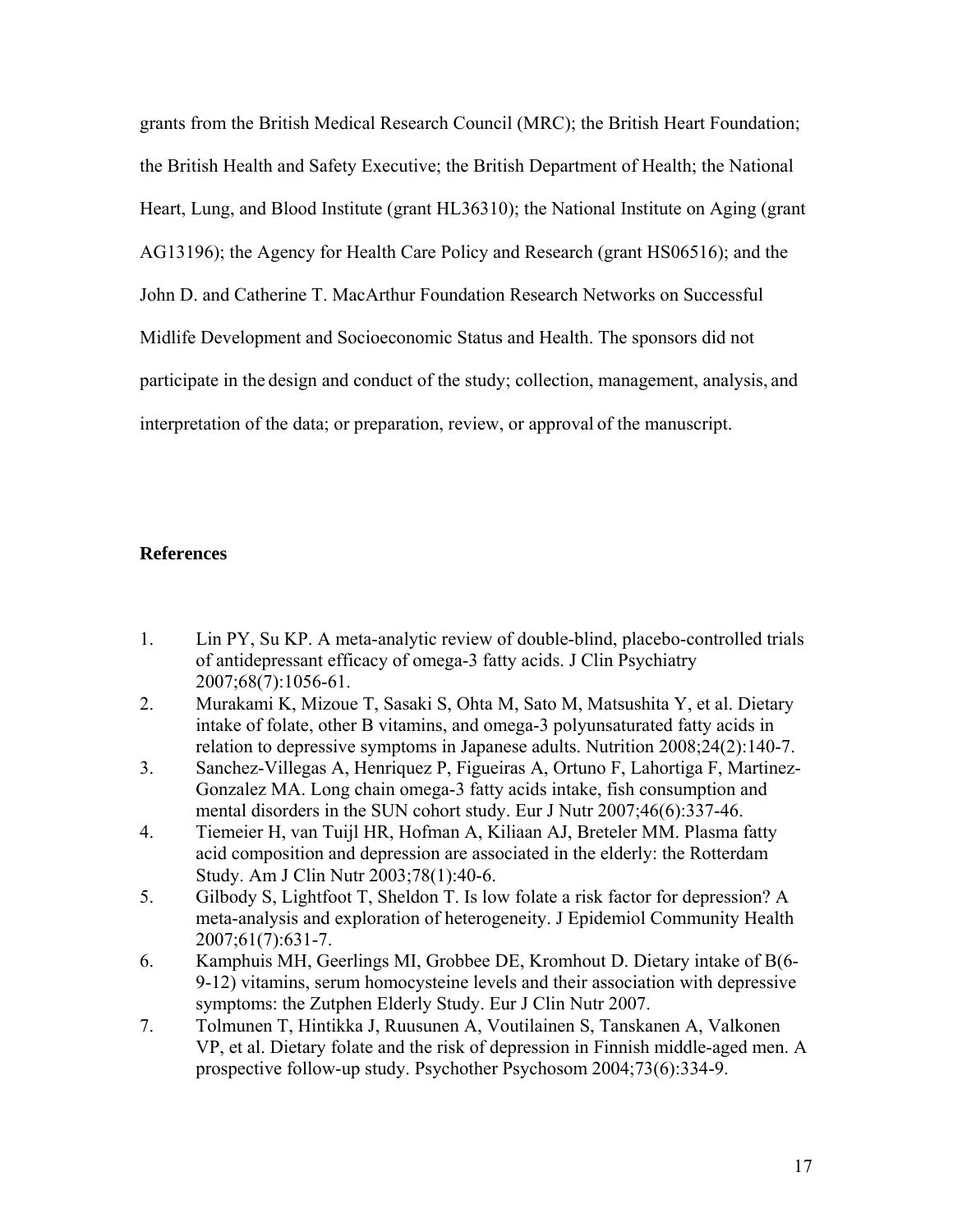- 8. Hu FB. Dietary pattern analysis: a new direction in nutritional epidemiology. Curr Opin Lipidol 2002;13(1):3-9.
- 9. Sofi F, Cesari F, Abbate R, Gensini GF, Casini A. Adherence to Mediterranean diet and health status: meta-analysis. Bmj 2008;337:a1344.
- 10. Marmot M, Brunner E. Cohort Profile: the Whitehall II study. Int J Epidemiol 2005;34(2):251-6.
- 11. Brunner E, Stallone D, Juneja M, Bingham S, Marmot M. Dietary assessment in Whitehall II: comparison of 7 d diet diary and food-frequency questionnaire and validity against biomarkers. Br J Nutr 2001;86(3):405-14.
- 12. Willett WC, Sampson L, Stampfer MJ, Rosner B, Bain C, Witschi J, et al. Reproducibility and validity of a semiquantitative food frequency questionnaire. Am J Epidemiol 1985;122(1):51-65.
- 13. Bingham SA, Gill C, Welch A, Cassidy A, Runswick SA, Oakes S, et al. Validation of dietary assessment methods in the UK arm of EPIC using weighed records, and 24-hour urinary nitrogen and potassium and serum vitamin C and carotenoids as biomarkers. Int J Epidemiol 1997;26 Suppl 1:S137-51.
- 14. Akbaraly TN, Singh-Manoux A, Marmot MG, Brunner EJ. Education attenuates the association between dietary patterns and cognition. Dement Geriatr Cogn Disord 2009;27(2):147-54.
- 15. Radloff L. The CES-D scale: A self-report depression scale for research in the general population. Appl Psychol Measures 1977;1:385–401.
- 16. Singh-Manoux A, Hillsdon M, Brunner E, Marmot M. Effects of physical activity on cognitive functioning in middle age: evidence from the Whitehall II prospective cohort study. Am J Public Health 2005;95(12):2252-8.
- 17. Goldberg D. The Detection of Psychiatric Illness by Questionnaire. London, England: Oxford University Press Inc; 1972.
- 18. Nutrient Data Laboratory Agriculture Research Service. Oxygen radical absorbance capacity (ORAC) of Selected Foods: US Department of Agriculture; 2007.
- 19. Sarandol A, Sarandol E, Eker SS, Erdinc S, Vatansever E, Kirli S. Major depressive disorder is accompanied with oxidative stress: short-term antidepressant treatment does not alter oxidative-antioxidative systems. Hum Psychopharmacol 2007;22(2):67-73.
- 20. Food Standard Agency. The National Diet & Nutrition Survey: adults aged 19 to 64 years. Vitamin and Mineral intake and urinary analytes. London: TSO; 2003.
- 21. Selhub J, Bagley LC, Miller J, Rosenberg IH. B vitamins, homocysteine, and neurocognitive function in the elderly. Am J Clin Nutr 2000;71(2):614S-620S.
- 22. Hibbeln JR. Fish consumption and major depression. Lancet 1998;351(9110):1213.
- 23. Astorg P, Arnault N, Czernichow S, Noisette N, Galan P, Hercberg S. Dietary intakes and food sources of n-6 and n-3 PUFA in French adult men and women. Lipids 2004;39(6):527-35.
- 24. Westover AN, Marangell LB. A cross-national relationship between sugar consumption and major depression? Depress Anxiety 2002;16(3):118-20.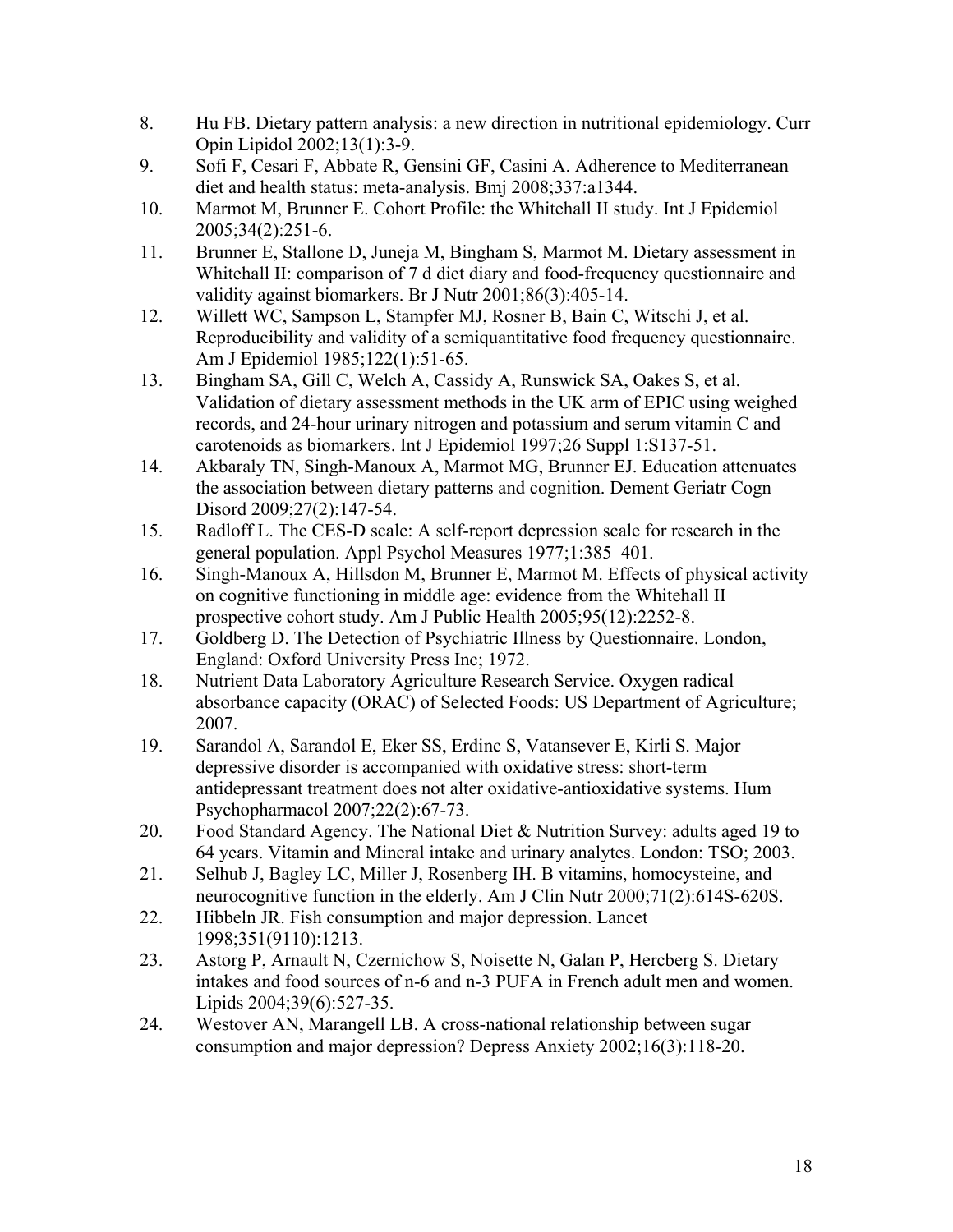- 25. Lopez-Garcia E, Schulze MB, Fung TT, Meigs JB, Rifai N, Manson JE, et al. Major dietary patterns are related to plasma concentrations of markers of inflammation and endothelial dysfunction. Am J Clin Nutr 2004;80(4):1029-35.
- 26. Kamphuis MH. Depressino and Cardiovascular disease: The role of diet, lifestyle and health. Utrechts: University of Utrecht; 2006.
- 27. Tiemeier H, Hofman A, van Tuijl HR, Kiliaan AJ, Meijer J, Breteler MM. Inflammatory proteins and depression in the elderly. Epidemiology 2003;14(1):103-7.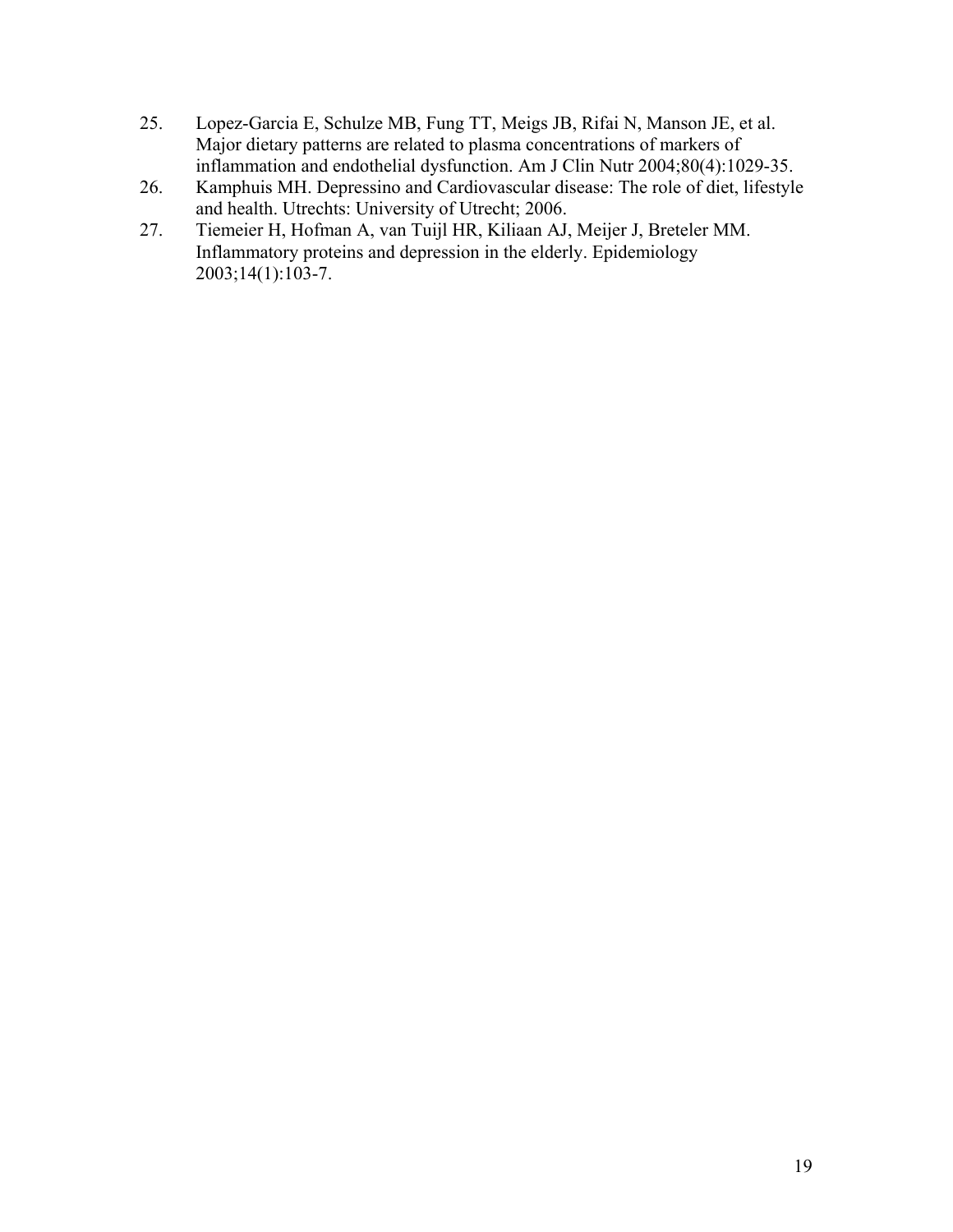## **Tables**

Table 1: Characteristics of Whitehall participants at phase 5 (2002-2004) according to the presence of CES-D depression at phase 7.

|                                                    | CES-D Depression * |                  |                              |  |  |
|----------------------------------------------------|--------------------|------------------|------------------------------|--|--|
|                                                    | N <sub>0</sub>     | Yes              |                              |  |  |
|                                                    | $N = 3070$         | $n=416$          |                              |  |  |
|                                                    | % or M $(SD)$ **   | % or M $(SD)$ ** | p-value for<br>heterogeneity |  |  |
| Women                                              | 25.3               | 33.2             | 0.0006                       |  |  |
| Age (year)                                         | 55.7(6.0)          | 54.5(6.2)        | 0.0002                       |  |  |
| Single or Divorced                                 | 18.4               | 31.7             | $10^{-4}$                    |  |  |
| No Academic qualification                          | 7.6                | 11.5             | 0.09                         |  |  |
| Low employment grade                               | 7.8                | 12.0             | $10^{-4}$                    |  |  |
| <b>Current Smoker</b>                              | 7.3                | 14.7             | $10^{-4}$                    |  |  |
| Low level of physical activity                     | 12.0               | 18.3             | $10^{-4}$                    |  |  |
| <b>Diabetes</b>                                    | 2.5                | 5.0              | 0.003                        |  |  |
| Hypertension                                       | 25.1               | 22.6             | 0.26                         |  |  |
| Coronary heart disease                             | 5.4                | 7.7              | 0.06                         |  |  |
| Self reported stroke                               | 0.59               | 0.72             | 0.74                         |  |  |
| Antidepressant drug use                            | 1.9                | 5.5              | $10^{-4}$                    |  |  |
| Low AH4 cognitive score $(1^{\text{st}} quintile)$ | 11.9               | 14.4             | 0.14                         |  |  |
| Total energy (kcal/day)                            | 2269(660)          | 2275(759)        | 0.85                         |  |  |

\* Depression assessed with CES-D questionnaire. Participants scoring more than 15 were classified as having 'CES-D depression'

\*\* for continuous variables, means + standard deviations are given.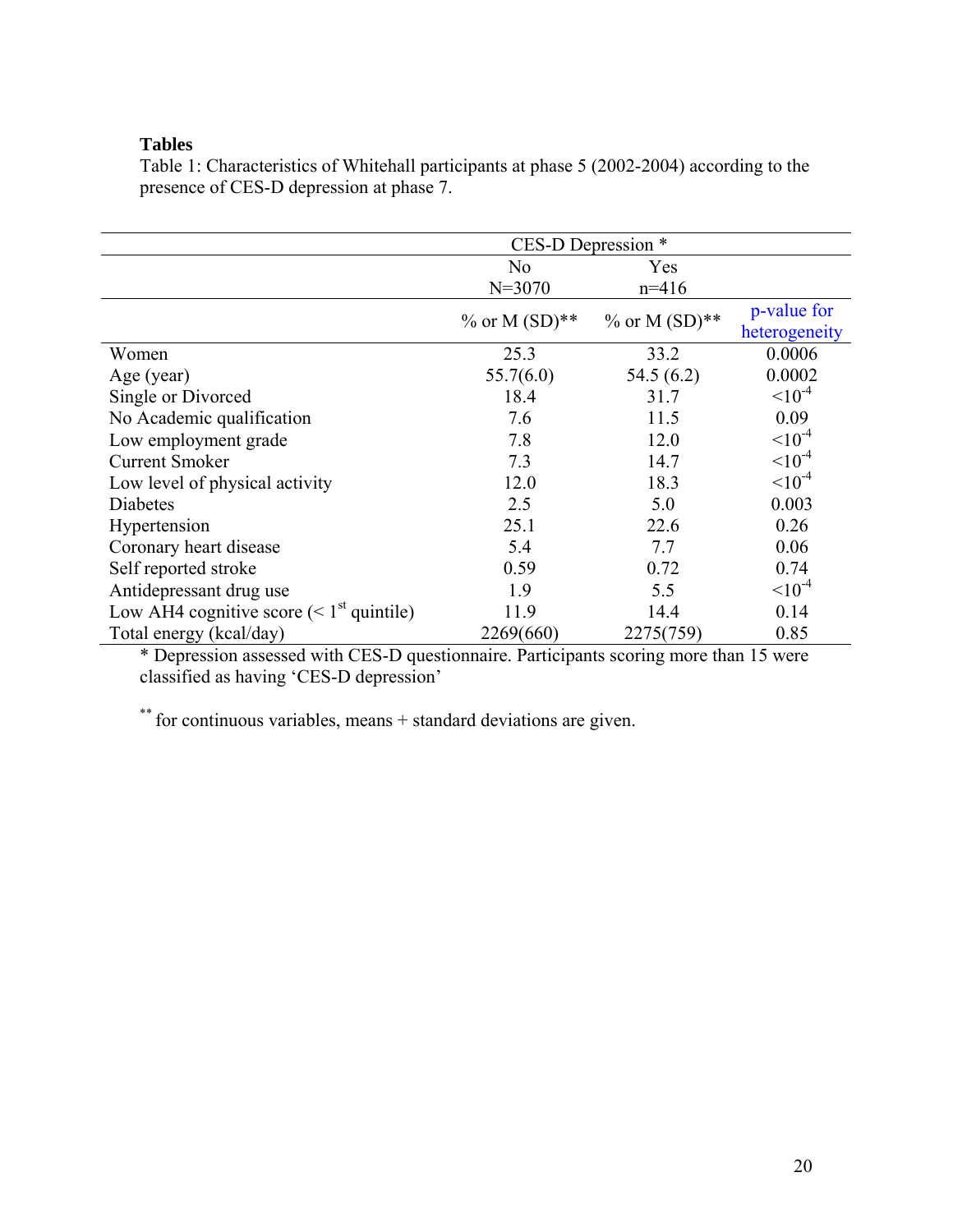|                                | Dietary pattern at phase 5   |                        |                       |                                  |                        |                       |                       |           |
|--------------------------------|------------------------------|------------------------|-----------------------|----------------------------------|------------------------|-----------------------|-----------------------|-----------|
|                                | "Whole food" dietary pattern |                        |                       | "Processed food" dietary pattern |                        |                       |                       |           |
| Variables measures at phase 7  | Tertile 1                    | Tertile 2 <sup>†</sup> | Tertile $3^{\dagger}$ | p-value                          | Tertile 1 <sup>1</sup> | Tertile $2^{\dagger}$ | Tertile $3^{\dagger}$ | p-value   |
|                                | $n=1162$                     | $n=1162$               | $n=1162$              | for trend                        | $n=1162$               | $n=1162$              | $n=1162$              | for trend |
| Women                          | 21.6                         | 27.2                   | 30.0                  | $10^{-4}$                        | 39.9                   | 25.4                  | 13.4                  | $10^{-4}$ |
| Age* (year)                    | 54.9(6.0)                    | 55.8(6.0)              | 56.1(6.1)             | $10^{-4}$                        | 55.6(5.8)              | 56.0(6.1)             | 55.5(6.2)             | 0.005     |
| Single / Divorced              | 27.5                         | 20.0                   | 20.5                  | 0.0006                           | 26.2                   | 22.8                  | 19.0                  | $10^{-4}$ |
| No academic qualification      | 9.6                          | 8.3                    | 6.2                   | $10^{-4}$                        | 7.8                    | 8.4                   | 7.9                   | 0.23      |
| Low employment grade           | 9.2                          | 8.3                    | 7.5                   | $10^{-4}$                        | 8.9                    | 8.9                   | 7.2                   | 0.46      |
| <b>Current Smoker</b>          | 11.1                         | 8.1                    | 5.4                   | $10^{-4}$                        | 6.6                    | 8.9                   | 9.2                   | 0.10      |
| Low level of physical activity | 17.1                         | 11.2                   | 9.9                   | $10^{-4}$                        | 14.6                   | 13.2                  | 10.3                  | 0.005     |
| Diabetes                       | 2.7                          | 2.1                    | 3.4                   | 0.17                             | 3.1                    | 2.7                   | 2.5                   | 0.67      |
| Hypertension                   | 23.7                         | 26.2                   | 24.6                  | 0.34                             | 25.3                   | 25.6                  | 23.7                  | 0.52      |
| Coronary heart diseases        | 7.1                          | 5.2                    | 4.8                   | 0.04                             | 5.3                    | 5.6                   | 6.1                   | 0.71      |
| Self reported stroke           | 0.69                         | 0.69                   | 0.43                  | 0.68                             | 0.69                   | 0.60                  | 0.52                  | 0.87      |
| Antidepressant drugs use       | 3.1                          | 1.6                    | 2.3                   | 0.06                             | 2.6                    | 2.2                   | 2.1                   | 0.77      |
| Low AH4 Cognitive score        | 21.9                         | 21.0                   | 16.5                  | 0.002                            | 20.2                   | 19.0                  | 20.2                  | 0.70      |
| Total energy * (kcal/day)      | 1994(569)                    | 2228(571)              | 2587(729)             | $10^{-4}$                        | 1765(412)              | 2200(426)             | 2843(647)             | $10^{-4}$ |

Table 2: Associations between dietary pattern at phase 5 and covariates at phase 5

\* For continuous variable, Mean (M) with its standard deviation are given.

<sup>†</sup> Tertile 1, 2 and 3 represent individuals in the lowest, intermediate and highest thirds of the dietary factor score.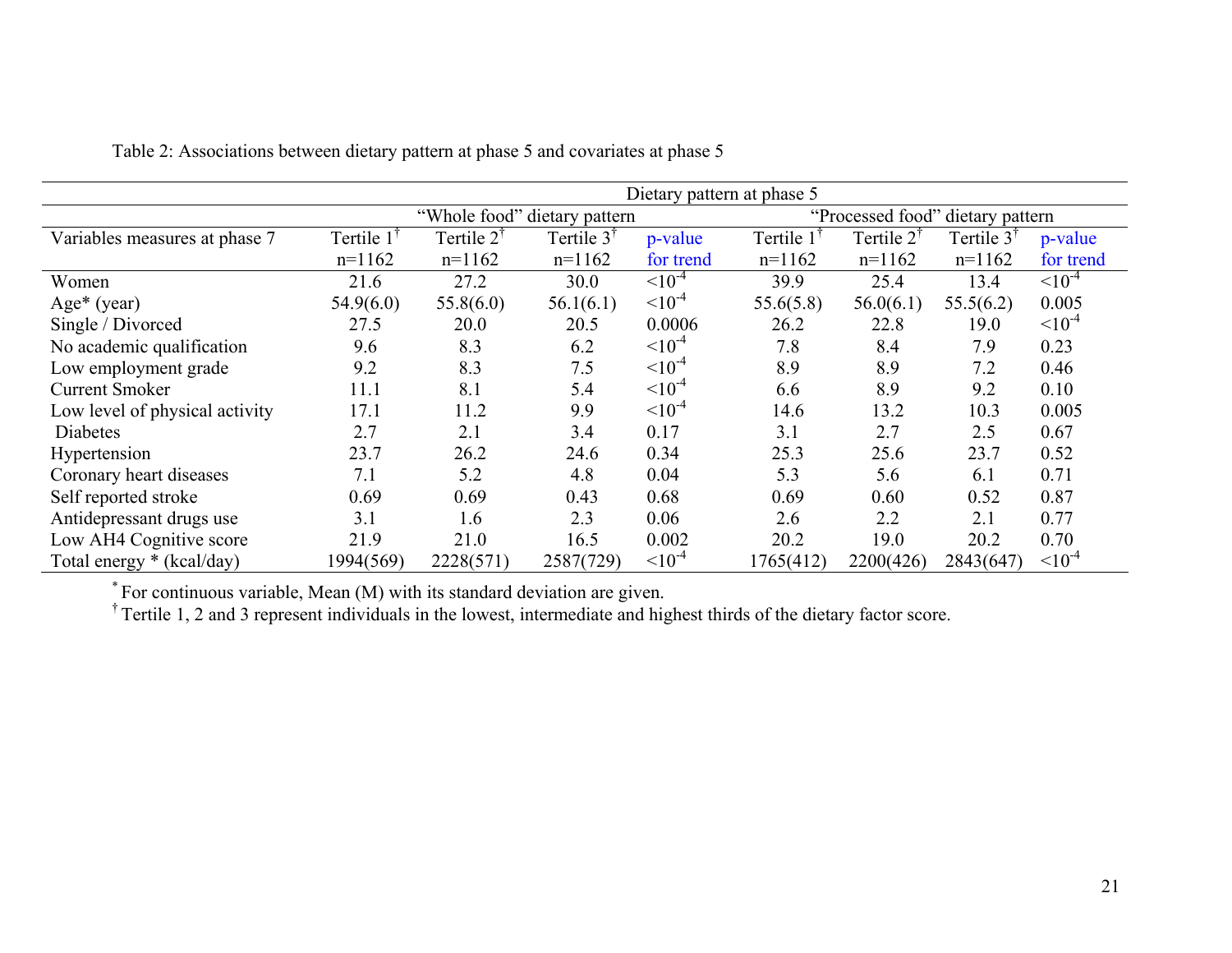|         | Lowest tertile                   | Intermediate tertile |               | Highest tertile |      |               |           |
|---------|----------------------------------|----------------------|---------------|-----------------|------|---------------|-----------|
|         | <b>OR</b>                        |                      | OR 95% CI     | p-value         | OR.  | 95% CI        | p-value   |
|         |                                  |                      |               | for trend       |      |               | for trend |
|         | "Whole food" dietary pattern     |                      |               |                 |      |               |           |
| Model 1 |                                  | 0.62                 | 0.48-0.79     | 0.0002          | 0.64 | $0.49 - 0.83$ | 0.001     |
| Model 2 |                                  | 0.68                 | 0.52-0.89     | 0.004           | 0.74 | $0.56 - 0.98$ | 0.03      |
| Model 3 |                                  | 0.71                 | $0.54 - 0.92$ | 0.01            | 0.74 | $0.56 - 0.99$ | 0.04      |
|         | "Processed food" dietary pattern |                      |               |                 |      |               |           |
| Model 1 |                                  | 1.28                 | $0.97 - 1.69$ | 0.08            | 1.75 | 1.25;2.45     | 0.001     |
| Model 2 | 1                                | 1 22                 | $0.92 - 1.62$ | 0.17            | 1.58 | $1.12 - 2.23$ | 0.009     |
| Model 3 |                                  | 1.22                 | $0.92 - 1.62$ | 0.17            | 1.58 | 1.11-2.23     | 0.01      |

Table 3: Associations between dietary pattern scores at phase 5 and CES-D depression at phase 7 (n=3486).

Model 1: Adjusted for gender, age and energy intake

Model 2: Model  $1 +$ adjustment for marital status, employment grade, education, physical activity and smoking habits

Model 3: Model 2 + adjustment for hypertension, diabetes, cardio-vascular diseases, self reported stroke, use of anti-depressive drugs, and cognitive functioning.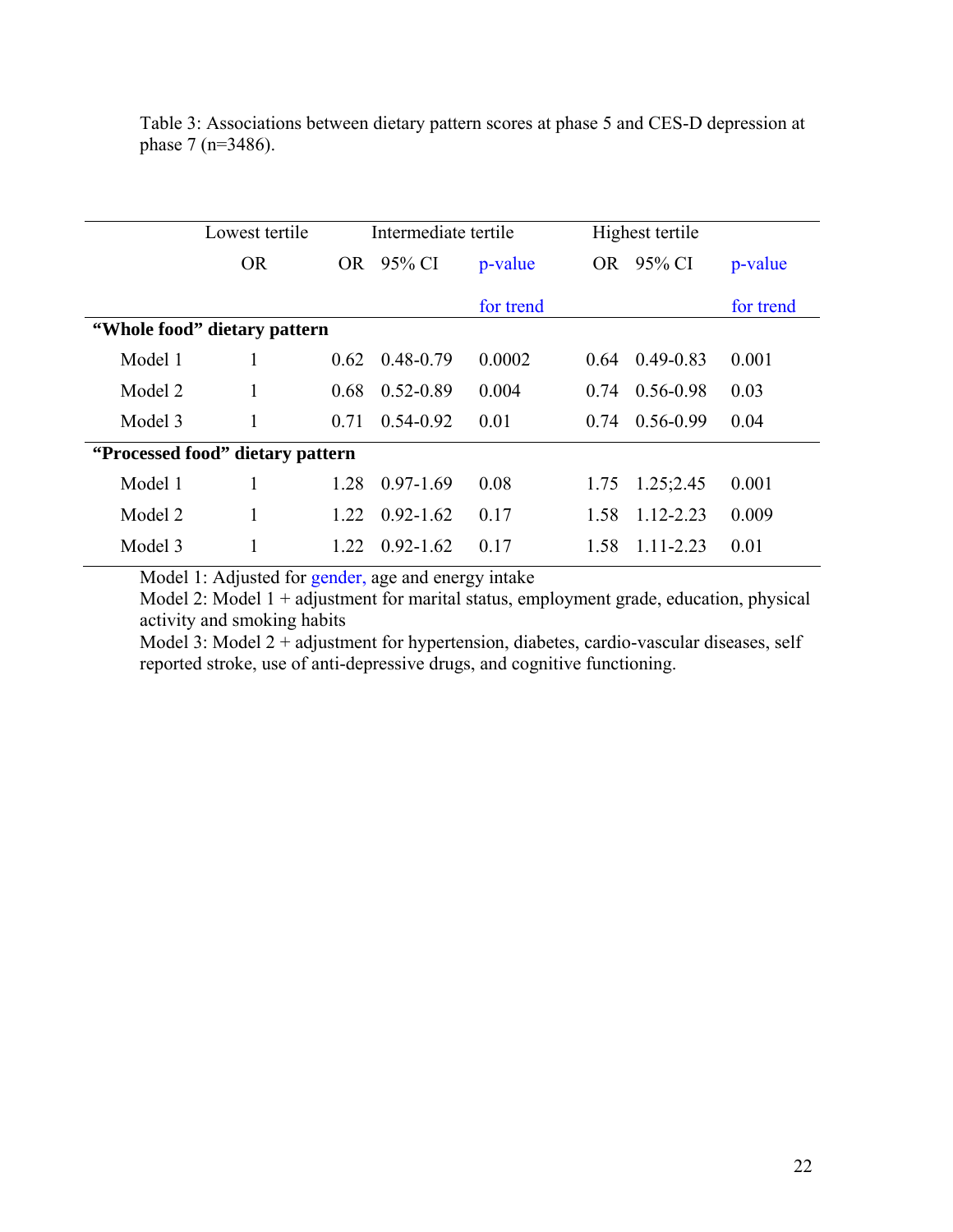Table 4: Associations between dietary pattern scores at phase 5 and CES-D depression at phase 7 after excluding participants identified as depressive\* at phase 5 (total n=3059).

|         | Lowest tertile                   | Intermediate tertile |               |                      | Highest tertile |               |                      |
|---------|----------------------------------|----------------------|---------------|----------------------|-----------------|---------------|----------------------|
|         | <b>OR</b>                        | <b>OR</b>            | 95% CI        | p-value<br>for trend | OR.             | 95% CI        | p-value<br>for trend |
|         | "Whole food" dietary pattern     |                      |               |                      |                 |               |                      |
| Model 1 |                                  | 0.63                 | $0.46 - 0.87$ | 0.005                | 0.66            | 0.47-0.92     | 0.01                 |
| Model 2 |                                  | 0.70                 | $0.50 - 0.96$ | 0.03                 | 0.74            | $0.52 - 1.04$ | 0.08                 |
| Model 3 |                                  | 0.68                 | $0.50 - 0.94$ | 0.02                 | 0.73            | $0.51 - 1.02$ | 0.07                 |
|         | "Processed food" dietary pattern |                      |               |                      |                 |               |                      |
| Model 1 |                                  | 1.44                 | $1.02 - 2.02$ | 0.04                 | 183             | $1.20 - 2.79$ | 0.004                |
| Model 2 | 1                                | 1.41                 | $1.00 - 2.00$ | 0.05                 | 1.76            | 1.14-2.70     | 0.01                 |
| Model 3 |                                  | 1.38                 | 0.98-1.95     | 0.06                 | 1.69            | $1.10 - 2.60$ | 0.02                 |

Model 1: adjusted for gender, age and energy intake

Model 2: Model  $1 +$ adjusted for marital status, employment grade and level of education, physical activity and smoking habits

Model 3: Model  $2 +$  adjusted for hypertension, diabetes, cardio-vascular diseases, self reported stroke, use of anti-depressive drugs, and cognitive functioning

\*Cases defined as depressive using the General Health Questionnaire (GHQ) depression subscale ( $n=374$ ) or those taking antidepressant drugs ( $n=81$ )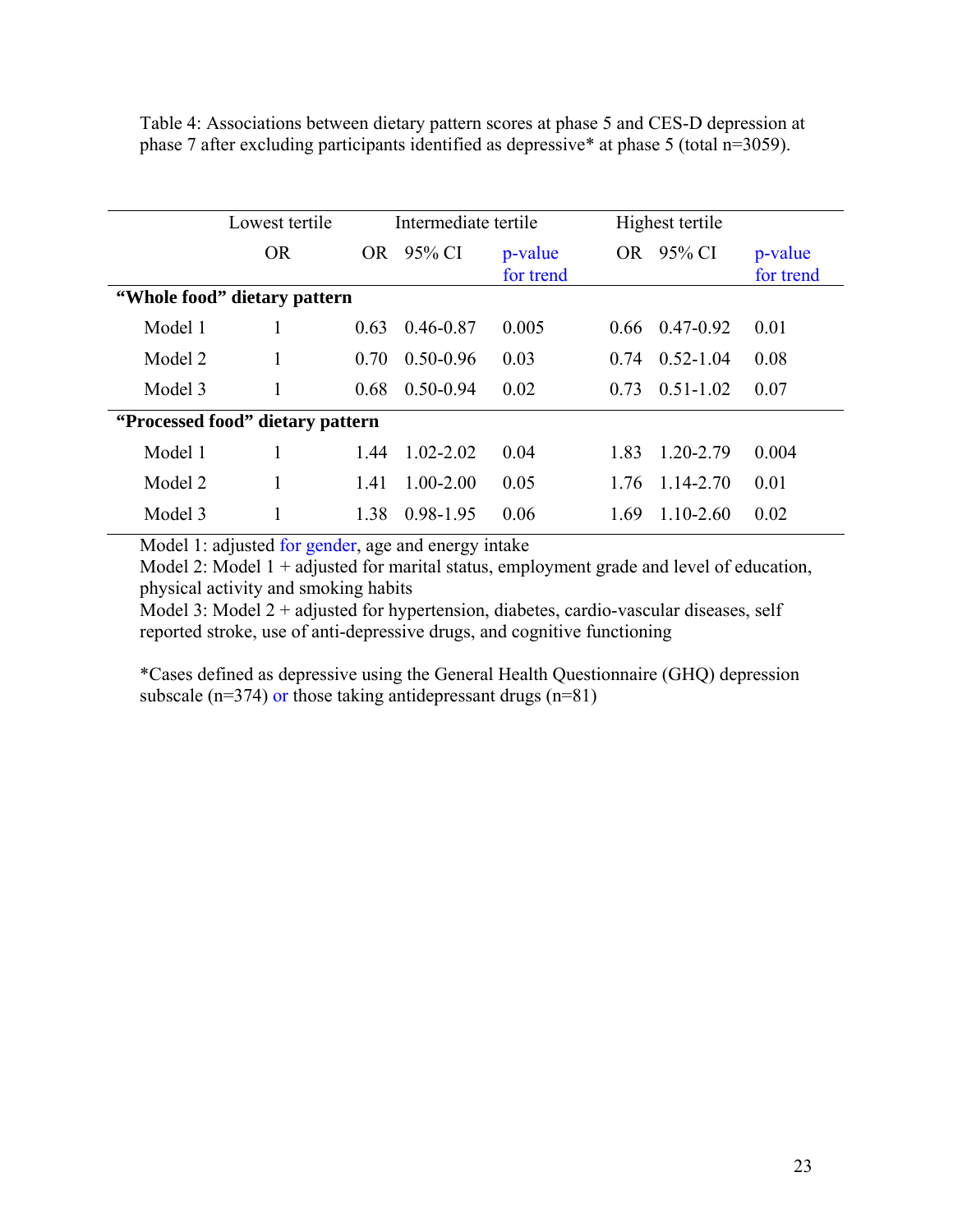| Foods or Food groups   | Food items                                                                         |
|------------------------|------------------------------------------------------------------------------------|
| Red Meat               | Beef, beef burgers, pork, lamb                                                     |
| Poultry                | Chicken or other poultry                                                           |
| Processed meats        | Bacon, Ham, corned beef, Spam, luncheon meats, sausages                            |
| Organ meat             | Liver                                                                              |
| Fish                   | White fish, oily fish and shellfish                                                |
| Refined grain          | White bread and rolls, cream cracker, cheese biscuits, crisp bread, Refined        |
|                        | grain ready-to-eat cereals, white pasta, white rice                                |
| Whole grain            | Brown bread and rolls, wholemeal bread and rolls, wholemeal pasta, brown           |
|                        | rice, whole grain ready-to-eat cereals                                             |
| Eggs                   | Eggs                                                                               |
| <b>Butter</b>          | <b>Butter</b>                                                                      |
| Margarine              | Margarines, spread                                                                 |
| High fat dairy         | Full cream milk, Channel Island milk, Coffee whitener, Single or clotted cream,    |
|                        | cheese, ice cream                                                                  |
| Low fat dairy          | Skimmed milk, sterilized milk, dried milk, yoghurt, cottage cheese                 |
| Soya product           | Soya milk, tofu, Soya bean curd, Soya meat, TVP, vege-burger                       |
| Liqueurs/Spirits       | Port, sherry, Liqueurs, spirits                                                    |
| Wine                   | Wine                                                                               |
| Beer                   | Beers, ciders                                                                      |
| Hot drinks             | Tea, Regular coffee, Decaffeinated coffee, Cocoa, hot chocolate, Chicory           |
| Fruits                 | Apples, pears, oranges, mandarins, grapefruit, bananas, grapes, melon, peaches,    |
|                        | plums, apricots, strawberries, raspberries, tinned fruit, dried fruits             |
| Fruit juice            | 100 % Real fruit juice                                                             |
| Leafy vegetables       | Spinach, salads                                                                    |
| Cruciferous vegetables | Broccoli, kales, Brussels spouts, cabbage, cauliflower, coleslaw                   |
| Other vegetables       | Carrots, marrow, courgettes, parsnip, leeks, mushroom, peppers onion, garlic       |
| Tomatoes               | Tomatoes                                                                           |
| Peas and dried Legume  | Beans, peas, baked beans, dried lentils                                            |
| Soup                   | Vegetable soup, meat soup                                                          |
| <b>Nuts</b>            | Peanuts, other nuts, peanut butter                                                 |
| Potatoes               | Boiled, mashed potatoes, jacket potatoes, potato salad                             |
| Quiche/Pie             | Quiche, meat pie                                                                   |
| Pizza/Lasagne          | Pizza, Lasagne                                                                     |
| Fried food             | Chips or French fries, Roast potatoes, Fish fingers, fried fish in batter          |
| Snacks                 | Crisps                                                                             |
| Desserts/biscuits      | Sweet biscuits, cakes, buns, pastries, fruits pies, tarts, crumbles, milk pudding, |
|                        | sponge puddings                                                                    |
| Chocolate and sweets   | Chocolate bars, sweets, toffees, sugar added to tea, coffee, jam, marmalade,       |
|                        | honey.                                                                             |
| Sugar beverages        | Fizzy soft drinks, fruit squash                                                    |
| Low calorie beverages  | Low calorie or diet fizzy soft drinks                                              |
| Condiments             | Sauce, tomato ketchup, pickles, marmites                                           |
| Salad dressing         | French vinaigrette, salad cream                                                    |
|                        |                                                                                    |

Appendix 1 : Food groups used for factor analyses